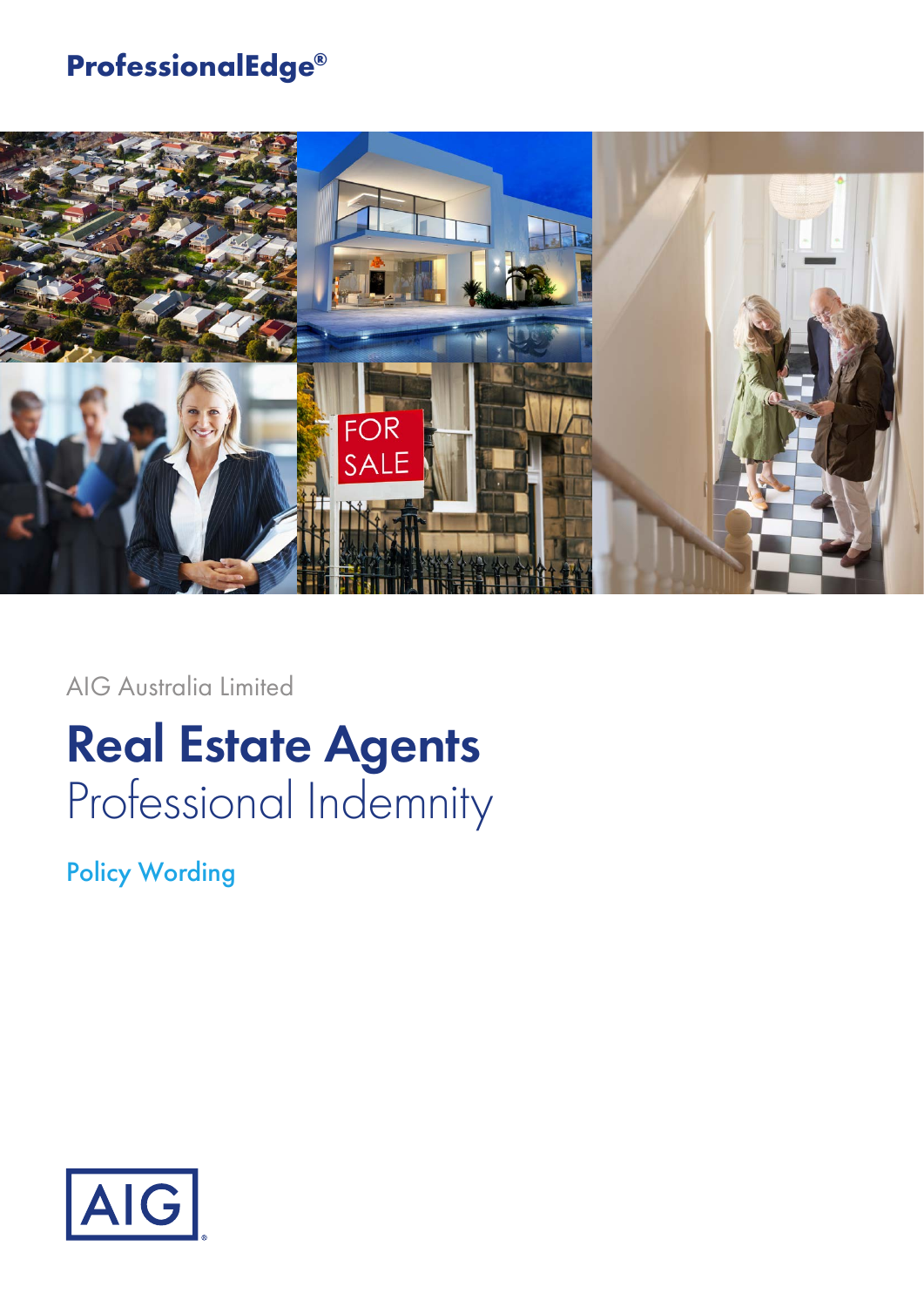# ProfessionalEdge **Real Estate Agents** Professional Indemnity

# Table of Contents

| Introduction                       | 3  |
|------------------------------------|----|
| Duty of Disclosure                 | 3  |
| Policy Wording                     | 3  |
| Claims Made and Notified           | 3  |
| <b>Privacy Notice</b>              | 3  |
| Copyright                          | 4  |
| Dispute Resolution Process         | 4  |
| Section 1 - Professional Indemnity | 5  |
| Section 2 – Exclusions             | 10 |
| Section 3 – Claims Conditions      | 14 |
| Section 4 – Defence & Settlement   | 15 |
| Section 5 - Limit & Retention      | 17 |
| Section 6 - General Provisions     | 18 |
| Section 7 - Definitions            | 20 |
|                                    |    |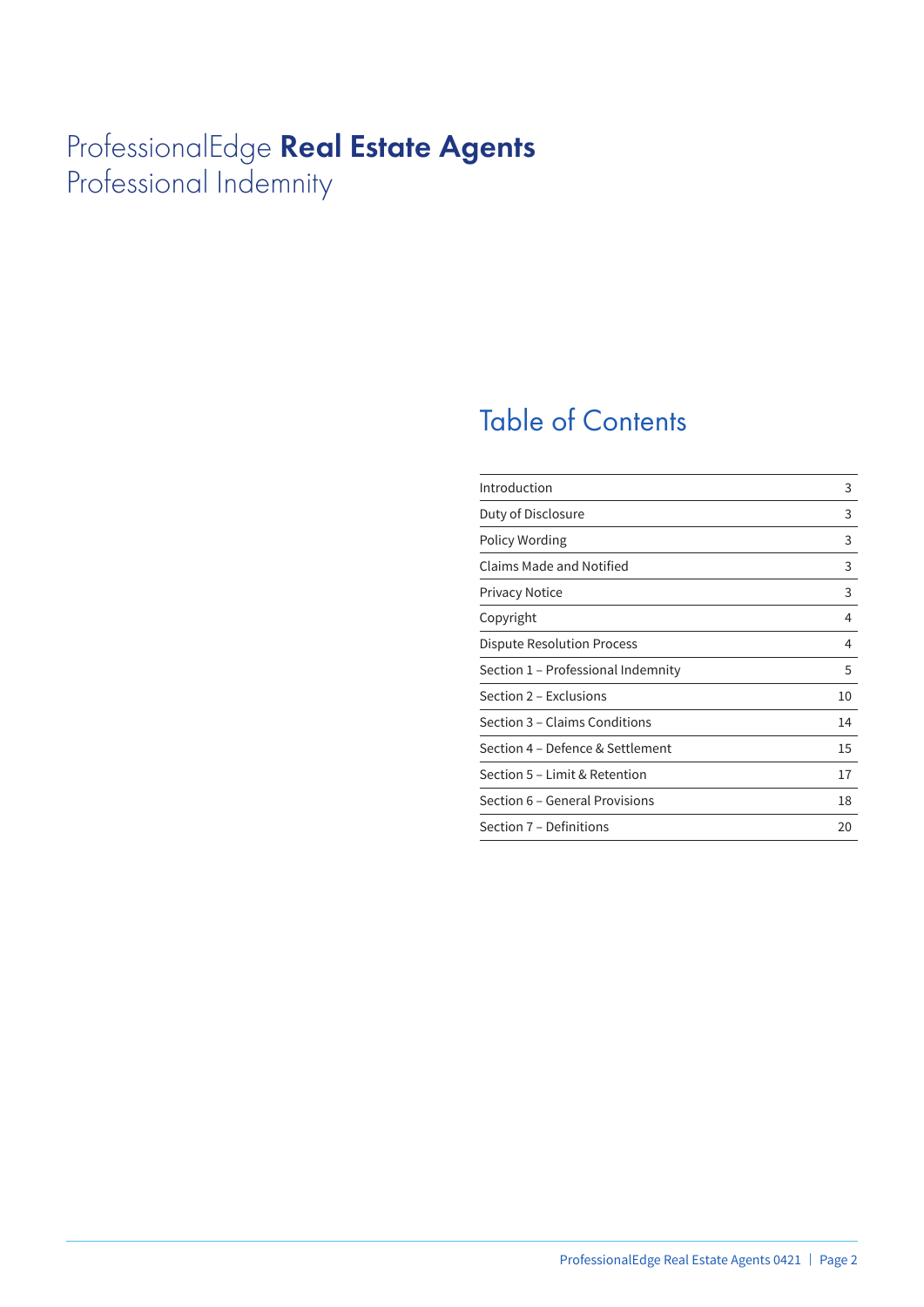### Important Notices

This **Policy** is issued/insured by AIG Australia Limited (AIG), ABN 93 004 727 753 AFSL No 381686

**Sydney:** Level 19, 2 Park Street, NSW 2000 (1300 030 886) **Melbourne:** Level 13, 717 Bourke Street, VIC 3008 (1300 030 886) **Brisbane:** Level 11, 120 Edward Street, QLD 4000 (1300 030 886) **Perth:** Level 11, 108 St. George Terrace, WA 6000 (1300 030 886)

### Duty of Disclosure

Before you enter into an insurance contract, you have a duty to tell us anything that you know, or could reasonably be expected to know, that may affect our decision to insure you and on what terms.

*You have this duty until we agree to insure you.*

You have the same duty before you renew, extend, vary or reinstate an insurance contract.

You do not need to tell us anything that:

- reduces the risk we insure you for; or
- is common knowledge; or
- we know or should know as an insurer; or
- we waive your duty to tell us about.

Subject to the Cancellation General Provision, if you do not tell us anything you are required to, we may cancel your contract or reduce the amount we will pay you if you make a claim, or both.

If your failure to tell us is fraudulent, we may refuse to pay a claim and treat the contract as if it never existed.

# Policy Wording

This **Policy** provides Professional Indemnity cover.

If we issue you an insurance policy, a Policy Schedule will also be provided. The Policy Schedule will set out details of the cover provided and should be read together with this policy wording.

# Claims Made and Notified

This **Policy** contains *claims-made and notified* Insurance Covers and extensions. This means that those Insurance Covers and extensions will only cover **Claims** first made against you during the **Policy Period** and notified to the **Insurer** as soon as practicable in the **Policy Period** or any applicable extended reporting period. This **Policy** may not provide cover for any **Claims** made against you if at any time prior to the commencement of this **Policy** you became aware of facts which might give rise to those claims being made against you.

Section 40(3) of the *Insurance Contracts Act 1984* provides that where you gave notice in writing to an insurer of facts that might give rise to a claim against you as soon as was reasonably practicable after you became aware of those facts but before insurance cover provided by an insurance contract expires, the insurer is not relieved of liability under the contract in respect of the claim, when made, by reason only that it was made after the expiration of the period of insurance cover provided by the contract.

This **Policy** excludes prior **Claims** and circumstances as outlined in the *"Prior Claims and Circumstances"* Exclusion.

### **Privacy Notice**

**This notice sets out how AIG collects, uses and discloses personal information about:**

- **you, if an individual; and**
- **other individuals you provide information about.**

**Further information about our Privacy Policy is available at www.aig.com.au or by contacting us at australia.privacy.manager@aig.com or on 1300 030 886.**

#### **How we collect your personal information**

AIG usually collects personal information from you or your agents.

- AIG may also collect personal information from:
- our agents and service providers;
- other insurers;
- people who are involved in a claim or assist us in investigating or processing claims, including third parties claiming under your policy, witnesses and medical practitioners;
- third parties who may be arranging insurance cover for a group that you are a part of;
- providers of marketing lists and industry databases; and
- publically available sources.

#### **Why we collect your personal information**

AIG collects information necessary to:

- underwrite and administer your insurance cover;
- improve customer service and products and carry out research and analysis, including data analytics; and
- advise you of our and other products and services that may interest you.

You have a legal obligation under the *Insurance Contracts Act 1984* to disclose certain information. Failure to disclose information required may result in AIG declining cover, cancelling your insurance cover or reducing the level of cover, or declining claims.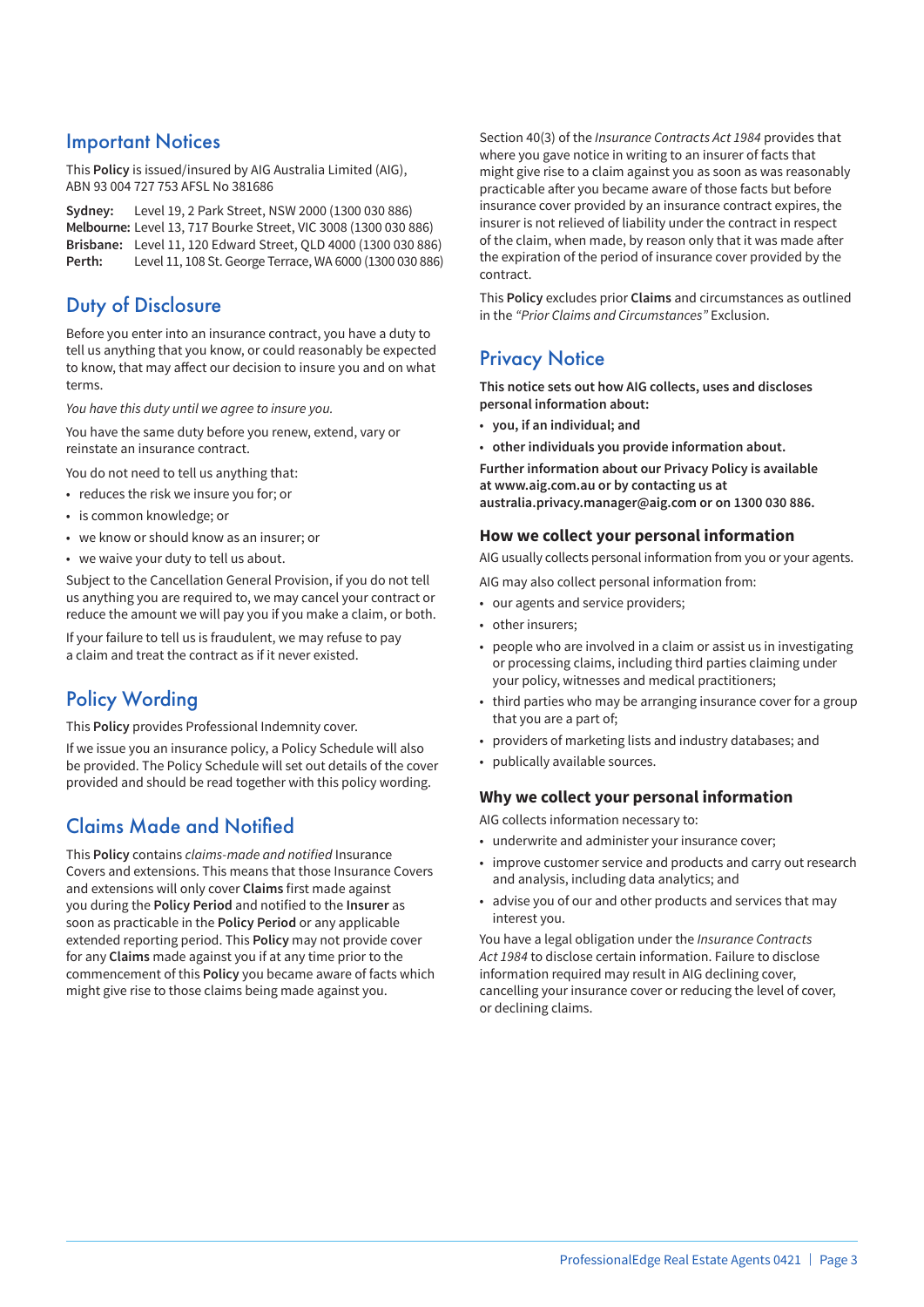#### **To whom we disclose your personal information**

In the course of underwriting and administering your policy we may disclose your information to:

- your or our agents, entities to which AIG is related, reinsurers, contractors or third party providers providing services related to the administration of your policy;
- banks and financial institutions for policy payments;
- your or our agents, assessors, third party administrators, emergency providers, retailers, medical providers, travel carriers, in the event of a claim;
- entities to which AIG is related and third party providers for data analytics functions;
- other entities to enable them to offer their products or services to you; and
- government, law enforcement, dispute resolution, statutory or regulatory bodies, or as required by law.

AIG is likely to disclose information to some of these entities located overseas, including in the following countries: United States of America, Canada, Bermuda, United Kingdom, Ireland, Belgium, The Netherlands, Germany, France, Singapore, Malaysia, the Philippines, India, Hong Kong, New Zealand as well as any country in which you have a claim and such other countries as may be notified in our Privacy Policy from time to time.

You may request not to receive direct marketing communications from AIG.

#### **Access to your personal information**

Our Privacy Policy contains information about how you may access and seek correction of personal information we hold about you. In summary, you may gain access to your personal information by submitting a written request to AIG.

In some circumstances permitted under the *Privacy Act 1988*, AIG may not permit access to your personal information. Circumstances where access may be denied include where it would have an unreasonable impact on the privacy of other individuals, or where it would be unlawful.

#### **Complaints**

Our Privacy Policy also contains information about how you may complain about a breach of the applicable privacy principles and how we will deal with such a complaint.

#### **Consent**

If applicable, your application includes a consent that you and any other individuals you provide information about consent to the collection, use and disclosure of personal information as set out in this notice.

# Copyright

The content of this policy wording, the schedule and any endorsement or notice we give you in writing, including but not limited to the text and images therein, and their arrangement, is the copyright property of AIG. All rights reserved. AIG hereby authorises you to copy and display the content herein, but only in connection with AIG business. Any copy you make must include this copyright notice. Limited quotations from the content are permitted if properly attributed to AIG; however, except as set forth above, you may not copy or display for redistribution to third parties any portion of the content of this policy wording, the schedule and any endorsement or notice we give you in writing, without the prior written permission of AIG. No modifications of the content may be made. Nothing contained herein shall be construed as conferring by implication or otherwise any license or right under any patent, trademark, copyright (except as expressly provided above), or other proprietary rights of AIG or of any third party.

### Dispute Resolution Process

We are committed to handling any complaints about our products or services efficiently and fairly.

If you have a complaint:

- (i) contact your insurance intermediary and they may raise it with us;
- (ii) if your complaint is not satisfactorily resolved you may request that your matter be reviewed by management by writing to:

The Compliance Manager AIG Australia Limited Level 13, 717 Bourke Street Docklands Vic 3008

**This document contains your Insurance Policy terms, covers, exclusions, conditions and definitions. It is important that you read it, understand it and retain it in a safe place.**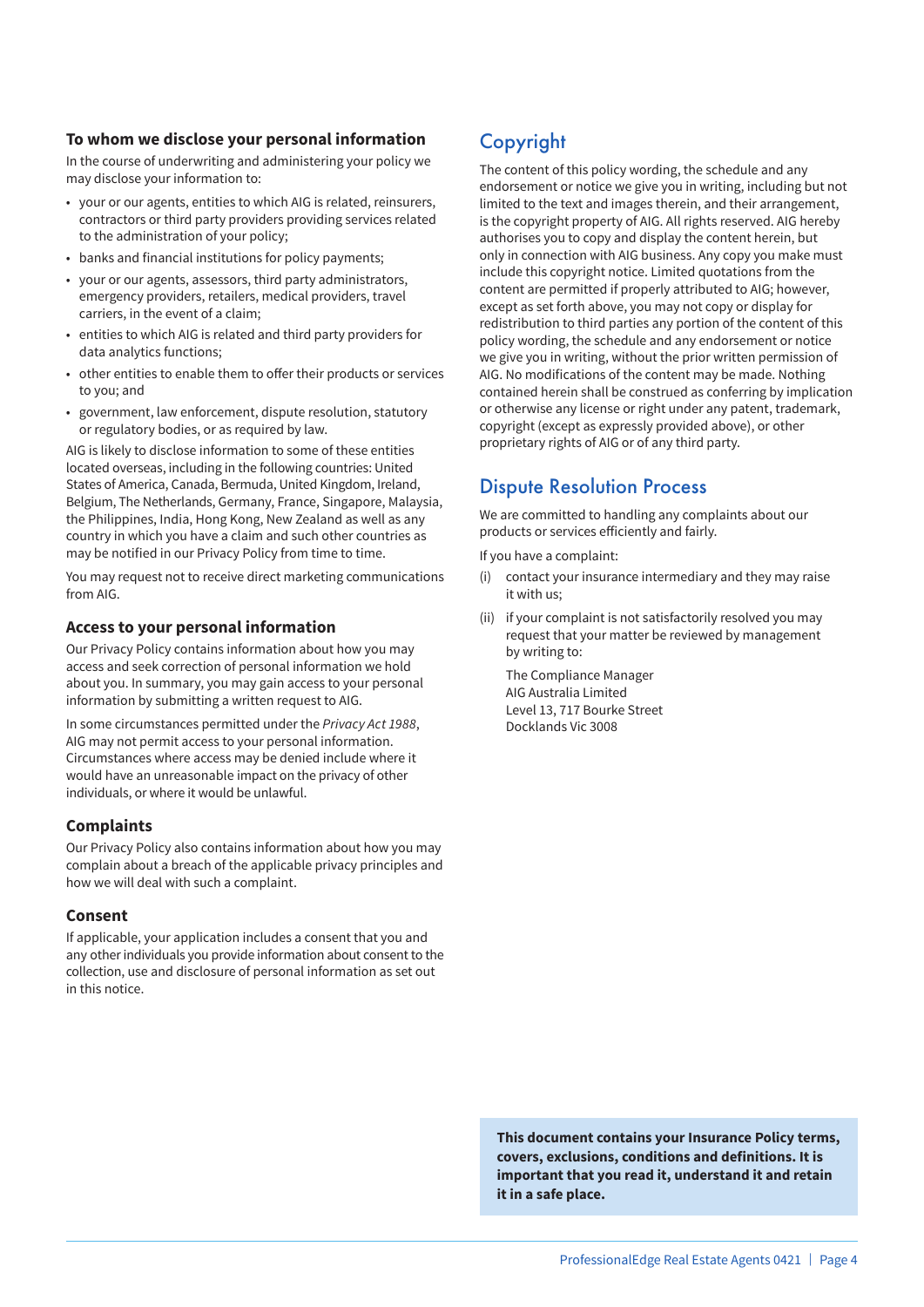In consideration of the payment of the **Premium** and subject to all the provisions of this **Policy**, the **Insurer** agrees as follows:

# Section 1 – Profesional Indemnity

### 1.1 Professional Indemnity Insurance Covers

All cover under this **Policy** is afforded solely with respect to **Claims** first made against an **Insured** during the **Policy Period** and notified to the **Insurer** as required by this **Policy**.

#### **Professional Liability**

The **Insurer** will indemnify the **Insured** against civil liability resulting from any **Claim** arising from the performance of **Professional Services**.

#### **Advanced Defence Costs**

The **Insurer** will pay **Defence Costs** incurred in defending any **Claim** covered under this **Policy**.

The **Insurer** shall advance **Defence Costs** and all other costs and expenses payable in accordance with the *"Insurer Response"* Claims **Condition** 

### 1.2 Professional Indemnity Standard Extensions

The **Insurer** agrees to extend indemnity as stated in each of the following Standard Extensions. Cover under the Standard Extension is subject to all the terms, conditions, definitions and exclusions of this **Policy** unless otherwise stated in the Standard Extension.

#### **Breach of Fiduciary Duty**

The **Insurer** will indemnify the **Insured** against civil liability resulting from any **Claim** arising from the performance of **Professional Services** which is for a breach of fiduciary duty.

#### **Breach of Warranty of Authority**

The **Insurer** will indemnify the **Insured** against civil liability resulting from any **Claim** arising from the performance of **Professional Services** which is for a breach of warranty of authority committed, by or on behalf of the **Insured**, in good faith and with the reasonable belief of the person alleged to have committed the breach that appropriate authority was held.

The **Insurer's** liability to indemnify the **Insured** under this Standard Extension is \$250,000 in the aggregate for the **Policy Period**.

#### **Claims Mitigation Costs**

The **Insurer** will indemnify the **Insured** for the **Insured's** reasonable direct costs and expenses that the **Insurer** is reasonably satisfied are necessarily incurred as a result of reasonable and necessary rectification or mitigation action taken by the **Insured** to minimise the amount of any **Claim** that would be covered under this **Policy**, provided that each of the following conditions precedent are required to be met before the **Insurer** shall become liable to indemnify:

- (i) the **Insured** first became aware of the facts that might give rise to the **Claim** during the **Policy Period**;
- (ii) the **Insurer** is informed in writing during the **Policy Period** of the circumstance likely to give rise to the **Claim** that would be covered under this **Policy** and the rectification or mitigation action that is required to avoid or reduce the amount of any **Claim** that would be covered under this **Policy**;
- (iii) direct costs and expenses shall not include any element of profit or loss of profit, costs and expenses of materials or **Professional Services**, which results in an increased quality from that specified in the relevant contract, nor any element of overheads, staff remuneration, standing idle time or management time of the **Insured**; and
- (iv) the **Insurer** has consented in writing to the payment of such direct costs and expenses before work is carried out, such consent not to be unreasonably withheld.

The **Insurer's** liability to indemnify the **Insured** under this Standard Extension is subject to a sub-limit of \$100,000 for any one **Claim**, and \$250,000 in the aggregate for the **Policy Period**.

#### **Compensatory Fines and Penalties**

Notwithstanding part (iv) of the *"Commercial Management"* Exclusion, but subject to all other Exclusions, the **Insurer** will indemnify the **Insured** against civil liability resulting from any **Claim** arising from the performance of **Professional Services** for any compensatory civil penalty or civil compensatory order, other than an award of damages, payable by the **Insured**.

No cover is available under this Standard Extension for **Claims** resulting from:

- (i) any actual or alleged deliberate or intentional failure to comply with any law notice, direction, enforcement action or proceeding under any legislation;
- (ii) gross negligence or recklessness; or
- (iii) any taxes, rates, levies, duties, charges, fees, or any other revenue or impost, payable.

The **Insurer's** liability to indemnify the **Insured** under this Standard Extension is subject to a sub-limit of \$250,000 for any one **Claim**, and \$500,000 in the aggregate, for the **Policy Period**.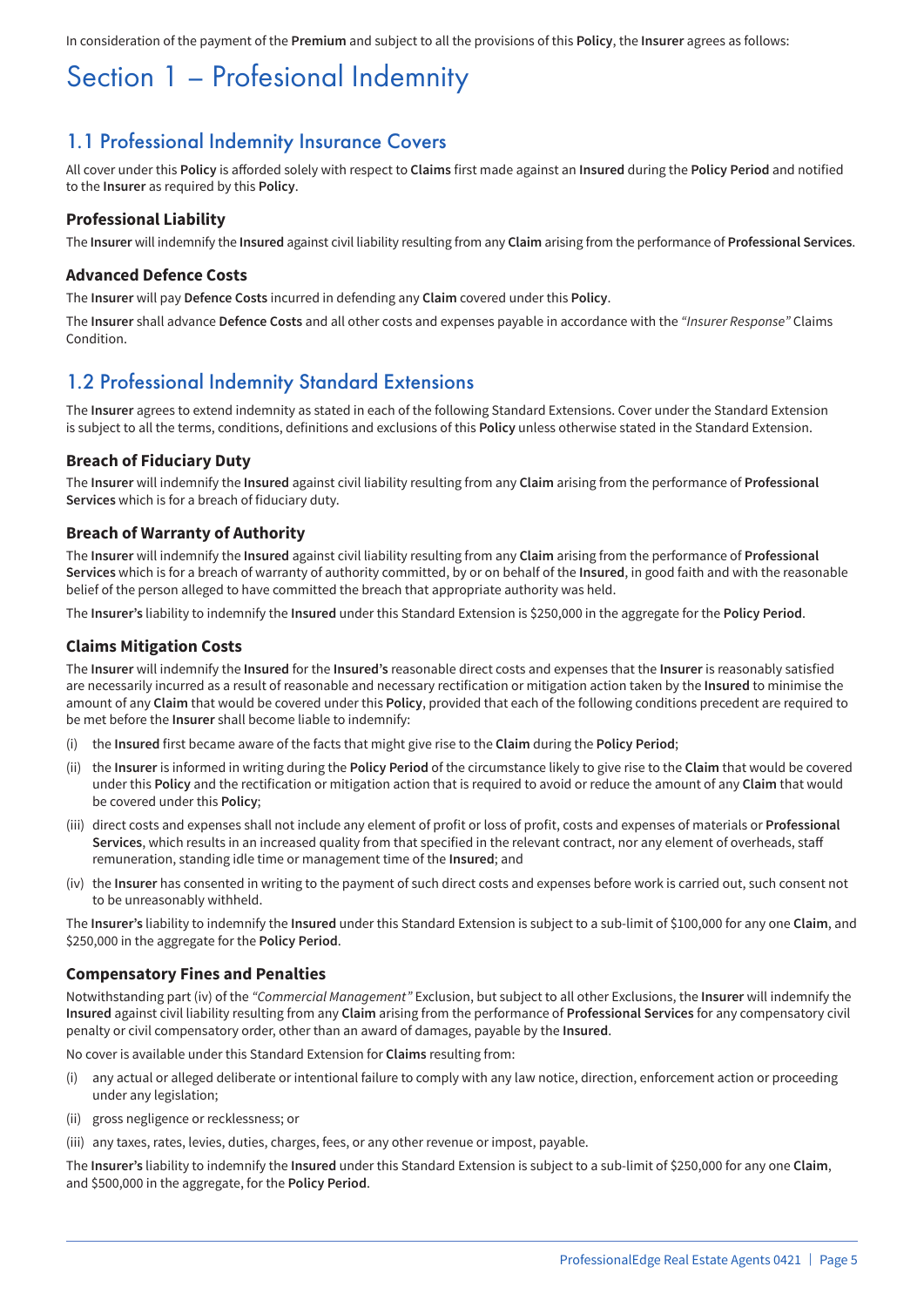#### **Continuity**

In the absence of fraudulent non-disclosure, where a **Claim** that would otherwise be covered by this **Policy** is excluded by the *"Prior Claims and Circumstances"* Exclusion part (ii), then cover is provided under this **Policy** for that **Claim**, provided always that:

- (i) the **Insured** first became aware of the facts that might give rise to the **Claim** after the **Continuity Date**; and
- (ii) the cover shall be in accordance with the provisions of the policy in force when the **Insured** first became so aware.

#### **Contractual Liability**

The **Insurer** will indemnify the **Insured** against civil liability resulting from any **Claim** arising from the performance of **Professional Services** which is for contractual liability but only to the extent the liability of the **Insured** under the contract arises from the performance of **Professional Services** and would have arisen in the absence of the contract.

#### **Court Attendance**

For any **Employee**, principal, partner or director who has been required to attend, and actually attends, court as a witness in connection with a **Claim** notified under and covered by this **Policy**, **Defence Costs** will include an amount of \$500 per day.

No **Retention** shall apply to the extension.

#### **Defamation**

The **Insurer** will indemnify the **Insured** against civil liability resulting from any **Claim** arising from the performance of **Professional Services** which is for defamation, libel or slander committed by an **Insured**. No cover is provided under this extension where the defamation, libel or slander is committed intentionally by an **Insured**.

#### **Extended Reporting Period**

If the **Insurer** cancels or does not renew this **Policy**, other than for non-payment of **Premium** or for any other breach of the terms of this **Policy** by an **Insured**, the **Policyholder** shall have the right to an *Extended Reporting Period* of 60 days following the date of cancellation or expiry in which to give notice of any **Claim** first made against the **Insured** for civil liability arising from **Professional Services** performed on or prior to the expiry of this **Policy**.

The above *Extended Reporting Period* shall not apply if a **Run-Off Event** occurs.

#### **Franchisors' Indemnity**

In the case of the **Insured** operating as a real estate franchisee, any **Claim** made against the franchisor by a third party for any breach of duty, act, error or omission, or misleading or deceptive conduct of the **Insured** arising from the performance of **Professional Services** by the **Insured** shall be covered as if made against that **Insured**.

#### **Fraud/Dishonesty**

Notwithstanding the *"Fraud & Dishonesty"* Exclusion, but subject to all other Exclusions, the **Insurer** will indemnify the **Insured** against civil liability resulting from any **Claim** arising from the performance of **Professional Services** which is for **Fraud/Dishonesty** by any:

- **Employee**; or
- (ii) any natural person who is or has been a principal, partner or director of the **Policyholder** or any **Subsidiary**.
- No cover is available under this Standard Extension:
- (a) to any **Insured** who has committed or condoned the **Fraud/Dishonesty**; or
- (b) for or in respect of a **Claim** arising out of, or in any way connected with, loss of **Money**.

#### **General Insurance Distributor**

Subject to the "Advice" Exclusion and the *"Commissions"* Exclusion, "**Professional Services**" is extended to include the distribution of general insurance products by the Insured in a capacity other than as an authorised representative of an Australian financial services licence holder.

#### **Intellectual Property/Confidentiality**

Notwithstanding the *"Intellectual Property/Confidentiality"* Exclusion, but subject to all other Exclusions, the **Insurer** will indemnify the **Insured** against civil liability resulting from any **Claim** arising from the performance of **Professional Services** which is for any breach of **Intellectual Property Rights** by the **Insured**. No cover is available under this Standard Extension for **Claims** resulting from any intentional breach of **Intellectual Property Rights**.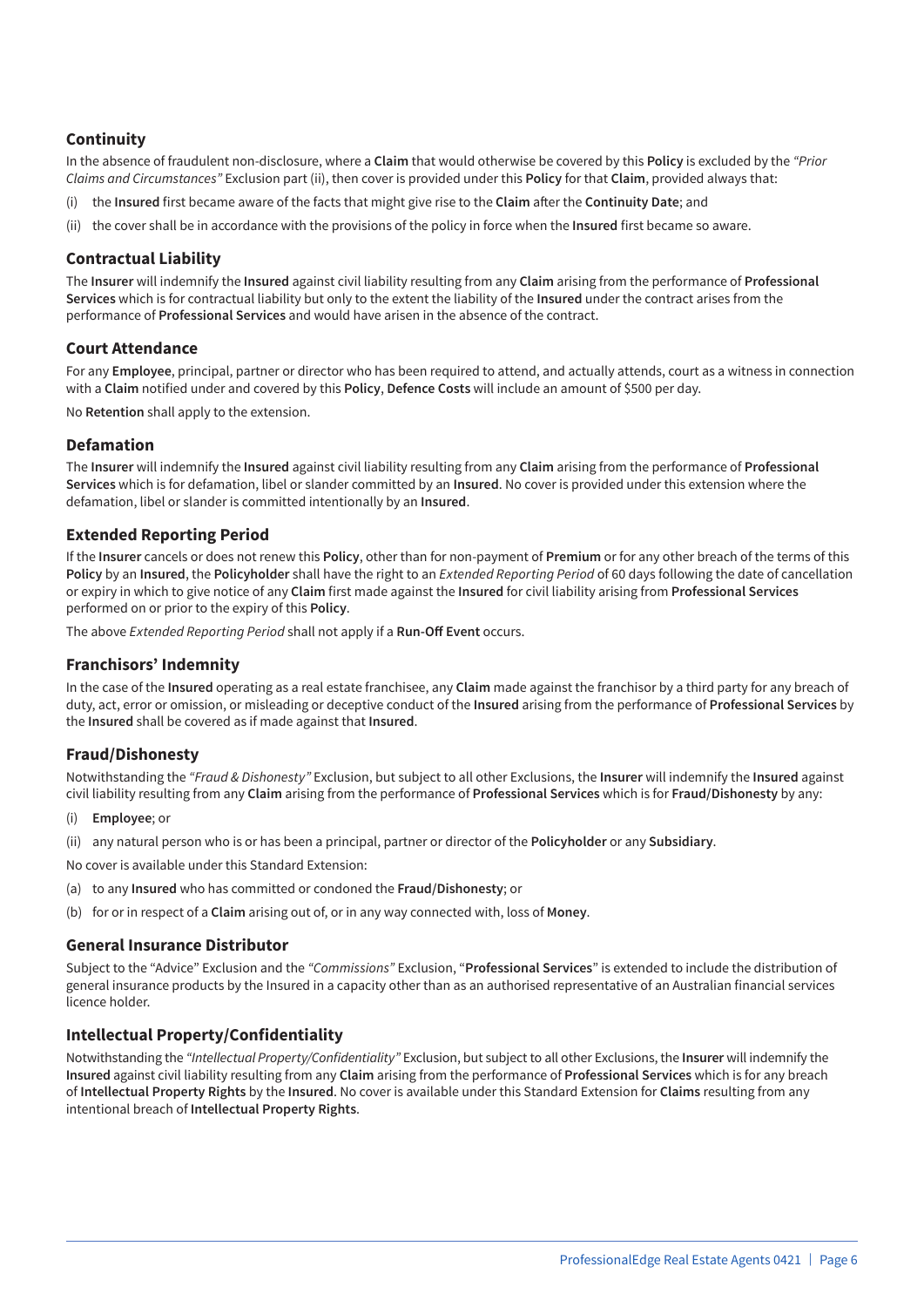#### **Inquiry Costs**

The **Insurer** will pay on behalf of the **Insured Inquiry Costs** to prepare for and attend an **Inquiry**, provided that the notice requiring the **Insured** to attend the **Inquiry** is first served on the **Insured** during the **Policy Period** and notified to the **Insurer** during the **Policy Period**.

The **Insurer's** liability to indemnify the **Insured** under this Standard Extension is subject to a sub-limit of \$500,000 in the aggregate for the **Policy Period**.

#### **Joint Ventures**

The **Insurer** will indemnify the **Insured** against civil liability resulting from any **Claim** arising from the performance of **Professional Services** in connection with any association or joint venture of which the **Insured** forms part; provided, however, that the **Insurer** shall only be liable for the proportion that represents the **Insured's** liability in such association or joint venture. No cover is provided to any associate or joint venture partner of the **Insured**.

#### **Lost Documents**

Notwithstanding the *"Cyber"* Exclusion, but subject to all other Exclusions, with respect to a **Third Party's Document**:

- (i) for which an **Insured** is legally responsible, and
- (ii) that, during the **Policy Period**, has been destroyed, damaged, lost, distorted solely in the performance of **Professional Services**,

the **Insurer** will pay on behalf of the **Insured**, up to the Sublimit of Liability set out below, the reasonable and necessary costs and expenses incurred by the **Insured** in replacing or restoring such **Third Party Documents** provided that:

- (a) such loss, damage or destruction or distortion is first **Discovered** and reported to the **Insurer** during the **Policy Period**;
- (b) such loss, damage, destruction or distortion is sustained while the **Third Party Documents** are either:
	- (i) in transit; or
	- (ii) in the custody of the **Insured** or of any person to whom the **Insured** has entrusted them;
- (c) the lost or mislaid **Third Party Documents** have been the subject of a diligent search by or on behalf of the **Insured**;
- (d) the amount of such costs and expenses shall be supported by evidence of expenditure that shall be subject to written approval by a competent person to be nominated by the **Insurer** with the consent of the **Insured**; and
- (e) the **Insurer** shall not be liable for costs and expenses arising out of wear, tear and/or gradual deterioration, moth and vermin, or other matters beyond the **Insured's** control.

The **Insurer's** liability to indemnify the **Insured** under this Standard Extension is subject to a sub-limit of \$500,000 in the aggregate for the **Policy Period**.

A **Retention** of \$1,000 (each and every claim) shall apply to this extension.

#### **Misleading or Deceptive Conduct**

The **Insurer** will indemnify the **Insured** against civil liability resulting from any **Claim** arising from the performance of **Professional Services** which is for any **Misleading or Deceptive Conduct**.

#### **New Subsidiaries**

The *"Subsidiary"* Definition is deemed to include any entity or company created and/or acquired by the **Policyholder** during the **Policy Period**.

The **Insurer** will provide cover to any entity or company that becomes a **Subsidiary** of the **Policyholder** during the **Policy Period** at nil additional premium for a period of 45 days from the effective date of the entity or company becoming a **Subsidiary** (but not beyond the **Policy** expiry date, or any *Extended Reporting Period*), provided always that:

- (i) the preceding annual gross revenue of the entity or company does not exceed 10% of the **Policyholder's** annual revenue;
- (ii) the entity or company is not incorporated in the United States of America; or
- (iii) the entity or company has not had any paid or incurred Professional Indemnity claims in the past 5 years.

During the 45 days, the **Policyholder** will provide full details to the **Insurer** of the entity or company and the **Insurer** in its absolute discretion will have the option to continue to cover the entity or company and to apply any terms and conditions to the extension of cover, including but not limited to charging additional premium.

Cover for any such entity or company that becomes a **Subsidiary** shall only apply to a **Claim** or loss insured by this **Policy** arising from the performance of **Professional Services** by such entity or company while it is a **Subsidiary** of the **Policyholder**.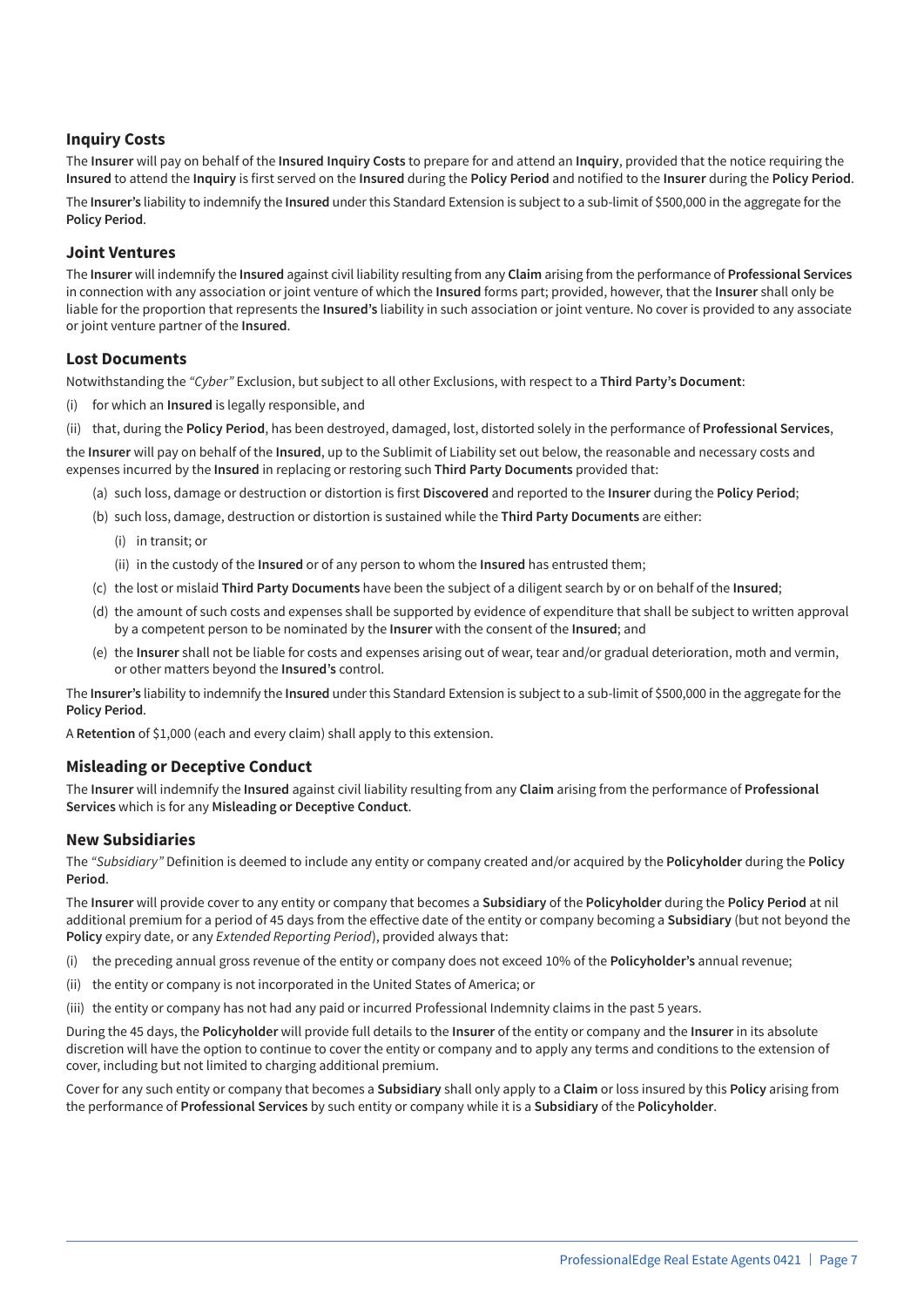#### **Past Partner Liability**

To the extent that any principal, partner or director of the **Policyholder** has personal liability for professional services rendered prior to becoming a principal, partner or director of the **Policyholder** which are the same as those specified in this **Policy**, "**Professional Services**" shall also mean the professional services of such principal, partner or director, provided that such person's previous business did not at any one time have more than four (4) partners or principals.

#### **Previous Business Name**

The "**Insured**" Definition is extended to include any business name under which the **Policyholder** previously traded.

#### **Privacy**

The **Insurer** will indemnify the **Insured** against civil liability resulting from any **Claim** arising from the performance of **Professional Services** which is for any unintentional breach of privacy law.

#### **Reinstatement Limit of Liability**

If the **Limit of Liability** (Aggregate) is exhausted by any **Claim**, **Claims** and/or **Defence Costs** during the **Policy Period**, subject to the provisions below **Insurers** will reinstate the **Limit of Liability** (any one **Claim**) for any two subsequent totally unrelated **Claims** arising from the performance of **Professional Services** made during the **Policy Period**.

If the **Policyholder** has in effect any excess layer policy or policies providing excess layer coverage for limits in excess of the **Limit of Liability**, the reinstatements provided will each only become effective after the total exhaustion of the limits of all such excess coverage by reason of the payment of indemnity thereunder but prior to any similar reinstatement provision contained in such policy or policies becoming effective. The **Policyholder** agrees to notify the **Insurer** of such excess layer policies within 14 days of the inception of the **Policy**.

It is the intention of this extension, and it is agreed that, that the sums reinstated shall:

- (i) provide cover in respect of subsequent **Claims** arising from the performance of **Professional Services** which are totally unrelated to the **Claims** or circumstances that give rise to the **Claims** already notified;
- (ii) not apply to the balance of any **Claim** which contributed to the exhaustion of the **Limit of Liability** (Aggregate) once the **Limit of Liability** (Aggregate) is so exhausted;
- (iii) not apply to any Standard Extension, Optional Extension or for which a Sub Limit of Liability is provided for in this Policy, or the *"Public Relations Expenses"* Risk Management Extension; and
- (iv) not apply to any grant of the *"Extended Reporting Period"* Standard Extension or the *"Run-Off Event"* Standard Extension.

The liability of the **Insurers** in respect of all **Claims** resulting from:

- (a) the same cause, or
- (b) a single act or omission, or
- (c) a series of continuous, repeated or related act or omission, or
- (d) the dishonesty or infidelity of any one person or in which such person is concerned or implicated,

shall not exceed the **Limit of Liability** (any one Claim).

No cover under this Extension shall apply if any *Extended Reporting Period* is granted under the *"Extended Reporting Period"* Standard Extension or the *"Run-Off Event"* Standard Extension, or during such *Extended Reporting Period*, including for **Claims** reported during that period.

#### **Run-Off Event**

In the event that a **Run-Off Event** occurs during the **Policy Period**:

- (i) a *Reporting Period* shall apply from the effective date of the **Run-Off Event** until the expiry of the **Policy Period** during which the **Insured** may give notice of any **Claim** first made against the **Insured** for civil liability arising from **Professional Services** performed prior to the effective date of the **Run-Off Event**; and
- (ii) the **Policyholder** shall be entitled to request an *Extended Reporting Period* of up to 84 months following the expiry of this **Policy** in which to give notice of any **Claim** first made against the **Insured** for civil liability arising from **Professional Services** performed prior to the effective date of the **Run-Off Event**.

The *Extended Reporting Period* in (ii) immediately above shall:

- (i) only be available if the **Policyholder** requests the *Extended Reporting Period* prior to the expiry of the **Policy Period** and the **Insurer** accepts the request; and
- (ii) be provided on such terms and conditions and for such additional premium as the **Insurer** may reasonably decide; and
- (iii) be subject to the existing **Limits of Liability** and **Retention**.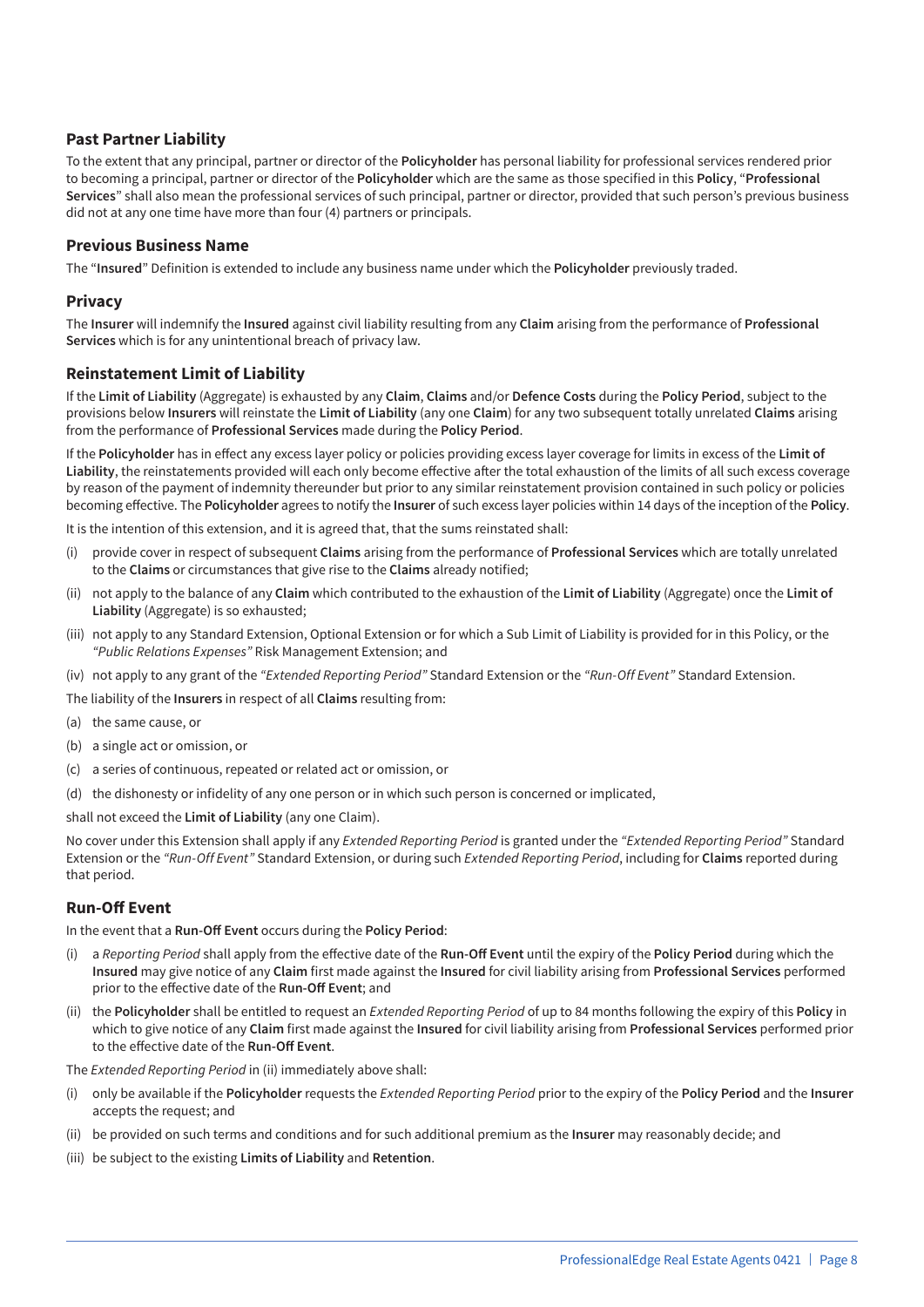#### **Vicarious Liability**

The **Insurer** will indemnify the **Insured** against civil liability resulting from any **Claim** arising from the performance of the **Insured's Professional Services** by any **Agent** or consultant acting on the **Policyholder's** behalf and for whom an **Insured** is legally liable.

For the avoidance of doubt the **Insurer** will not be liable for the **Agent's** own liability, or be prevented from pursuing a recovery from any **Agent**, nor will it be liable for any vicarious liability for any contractual liability assumed by the **Agent** under a contract.

# 1.3 Professional Indemnity Optional Extensions

The following Optional Extension is not included in this **Policy** unless it is specified as being included in the Schedule to this **Policy**.

The **Insurer** agrees to extend indemnity as stated in the Optional Extension, provided always that:

- (a) the Optional Extension is subject to all the terms, conditions, definitions and exclusions of this **Policy**; and
- (b) the inclusion of the Optional Extension does not increase the **Limit of Liability**.

#### **Fidelity**

Notwithstanding the *"Fraud/Dishonesty"* Exclusion to the extent it applies to **Employees**, but subject to the *"Cyber"* Exclusion and all other Exclusions, the **Insurer** shall pay the **Policyholder** or any **Subsidiary** for its **Direct Financial Loss** due to **Dishonest Acts** committed after the **Continuity Date** which are **Discovered** during the **Policy Period** and reported to the **Insurer** as required by this **Policy**.

The **Insurer**'s liability to indemnify the **Insured** under this Optional Extension is subject to a sub-limit of \$50,000 in the aggregate for the **Policy Period**.

### 1.4 Professional Indemnity Risk Management Extensions

The **Insurer** agrees to extend indemnity as stated in each of the following Risk Management Extensions. Cover under the Risk Management Extension is subject to all the terms, conditions, definitions and exclusions of this **Policy** unless otherwise stated in the Risk Management Extension.

#### **Business Guard Advisory Panel**

During the **Policy Period** the **Policyholder** is entitled to up to one hour of free advice for each query deriving from the same or related facts from the *BusinessGuard Advisory Panel* which relates to matters which are relevant to the cover provided under this **Policy**.

The **Insurer** consents to the appointment of any member firm, in the absence of a conflict of interest, to act on behalf of the **Insureds** in respect of any **Claim** notified to the **Insurer**, provided the **Insurer** accepts the notification under the **Policy** and subject always to the "*Claims*" Conditions.

The **Insureds** may access the services of the *BusinessGuard Advisory Panel* by contacting the firms listed as such at www.aig.com.au.

No **Retention** shall apply to this extension.

#### **Public Relations Expenses**

The **Insurer** will pay to or on behalf of the **Insured** the reasonable fees, costs and/or expenses incurred by the **Insured** for the use of a **Third Party** public relations consultant provided that the fees, costs and/or expenses are incurred:

- (i) with the prior written consent of the **Insurer**; and
- (ii) for the purpose only of mitigating the adverse effect, or the potential to have an adverse effect, on the **Policyholder's** or **Subsidiary's** reputation where the **Professional Services** performed by the **Insured** have given, or could give, rise to a **Claim**.

The **Insurer's** liability to indemnify the **Insured** under this Extension is subject to a sub-limit of \$100,000 in the aggregate for the **Policy Period**.

No **Retention** shall apply to this extension.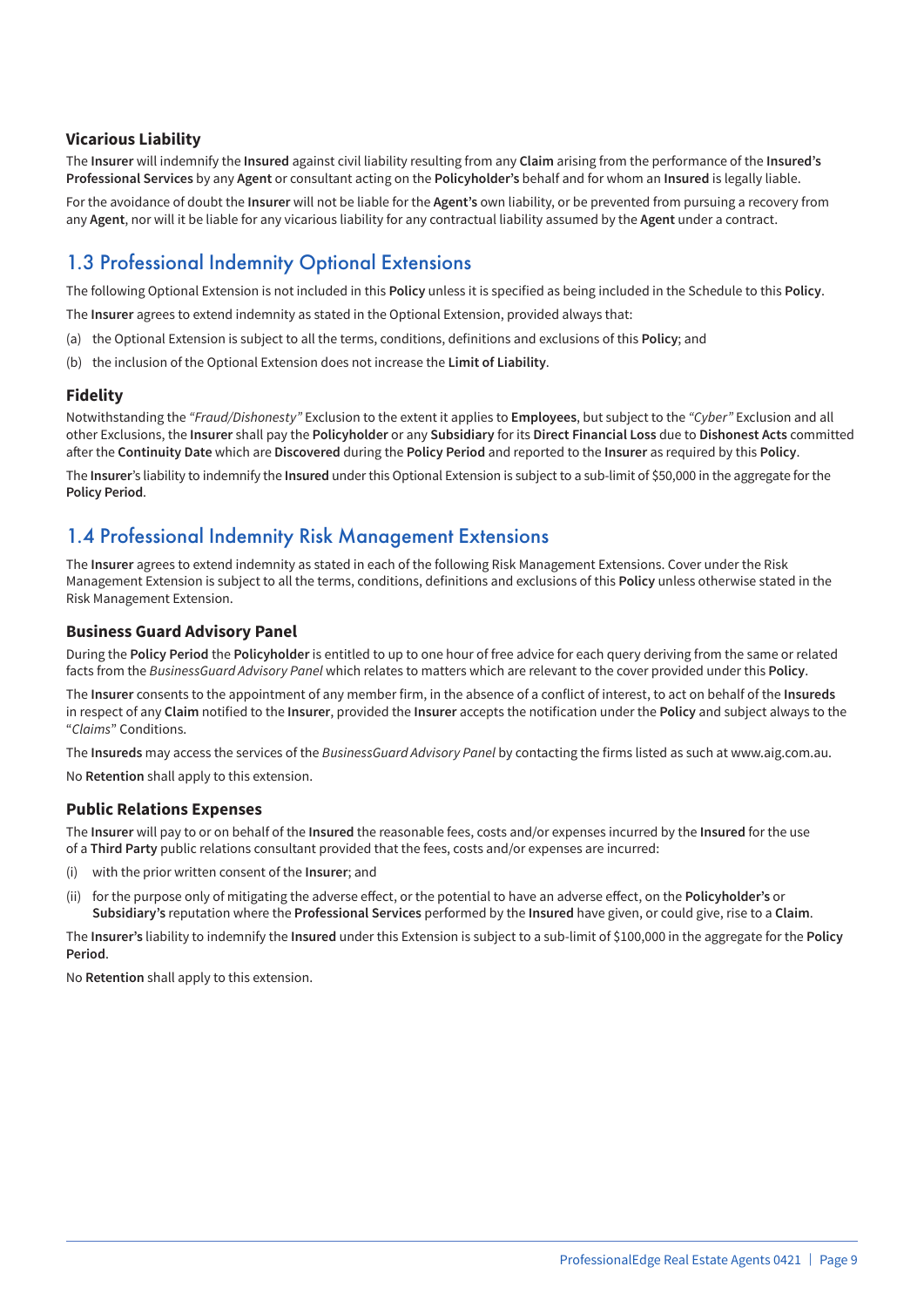# Section 2 – Exclusions

The **Insurer** shall not be liable to make any payment under this **Policy** arising out of, based upon or attributable to:

#### **Anti-Competitive**

any actual or alleged breach of any law or regulation with respect to any of the following activities: restrictive trade practices, antitrust, price fixing, predatory pricing, restraint of trade, unfair competition or tortious interference in another's business or contractual relationships. This includes but is not limited to any such conduct in contravention of the *Competition and Consumer Act 2010* (Cth), any Fair Trading Acts enacted by the States or Territories of Australia, *Federal Trade Commission Act* (USA), *Sherman Anti-Trust Act* (USA), *Clayton Act* (USA) or amendments thereto, or similar law or regulation, or such replacement, anywhere else in the world.

#### **Assumed or Acquired Liability**

any liability of a **Third Party**:

- (i) assumed by the **Insured** unless the **Insured** would in any event be legally liable in the absence of such assumed liability; or
- (ii) incurred prior to such **Third Party** becoming an **Insured** as a direct consequence of the **Insured** purchasing or acquiring another business or contract.

#### **Bodily Injury and/or Property Damage**

- (i) **Bodily Injury** of any person unless the **Bodily Injury** arises out of the performance of **Professional Services**; or
- (ii) loss of or damage to property unless the loss of or damage to property arises out of the performance of **Professional Services**.

#### **Commercial Management**

- (i) the refund of any professional fees;
- (ii) any taxes imposed or payable;
- (iii) any award of non-compensatory damages, including any punitive, aggravated, multiple or exemplary damages;
- (iv) any fine or pecuniary penalty pursuant to any law or regulation which an **Insured** is legally liable to pay;
- (v) any liquidated damages;
- (vi) the costs and expenses of complying with any order for, grant of or agreement to provide injunctive or other non-monetary relief; or
- (vii) any employment related compensation or benefits including but not limited to any salary, wages, commission or bonus, or overheads, charges or expenses of any **Insured**.

#### **Commingling of Funds**

any actual or alleged commingling of funds by the **Insured** or any inability or failure of the **Insured** to pay, collect, safeguard or account for client funds.

#### **Conflict or Beneficial Interest**

any actual or alleged:

- (i) direct or indirect beneficial ownership or interest; or
- (ii) conflict of interest.

#### **Cyber**

any liability or loss arising from any intrusion due to the failure or the circumvention of the security of the **Company's Computer System**, which results in any unauthorised access, unauthorised use, hacking, a denial of service attack, a denial of access, the receipt or transmission of a malicious code, malicious software, malicious email, ransomware, trojan or virus which causes the destruction, modification, corruption, damage, deletion or disclosure of **Data** (including data of a third party) stored on any **Company's Computer System**.

#### **Directors & Officers**

the **Insured** acting in the capacity of a director or officer.

#### **Employers Liability**

**Bodily Injury** of any **Employee**.

#### **Employment Practices Liability Exclusion**

the recruitment, employment or termination of any **Employee**, or any decision not to employ a prospective **Employee**.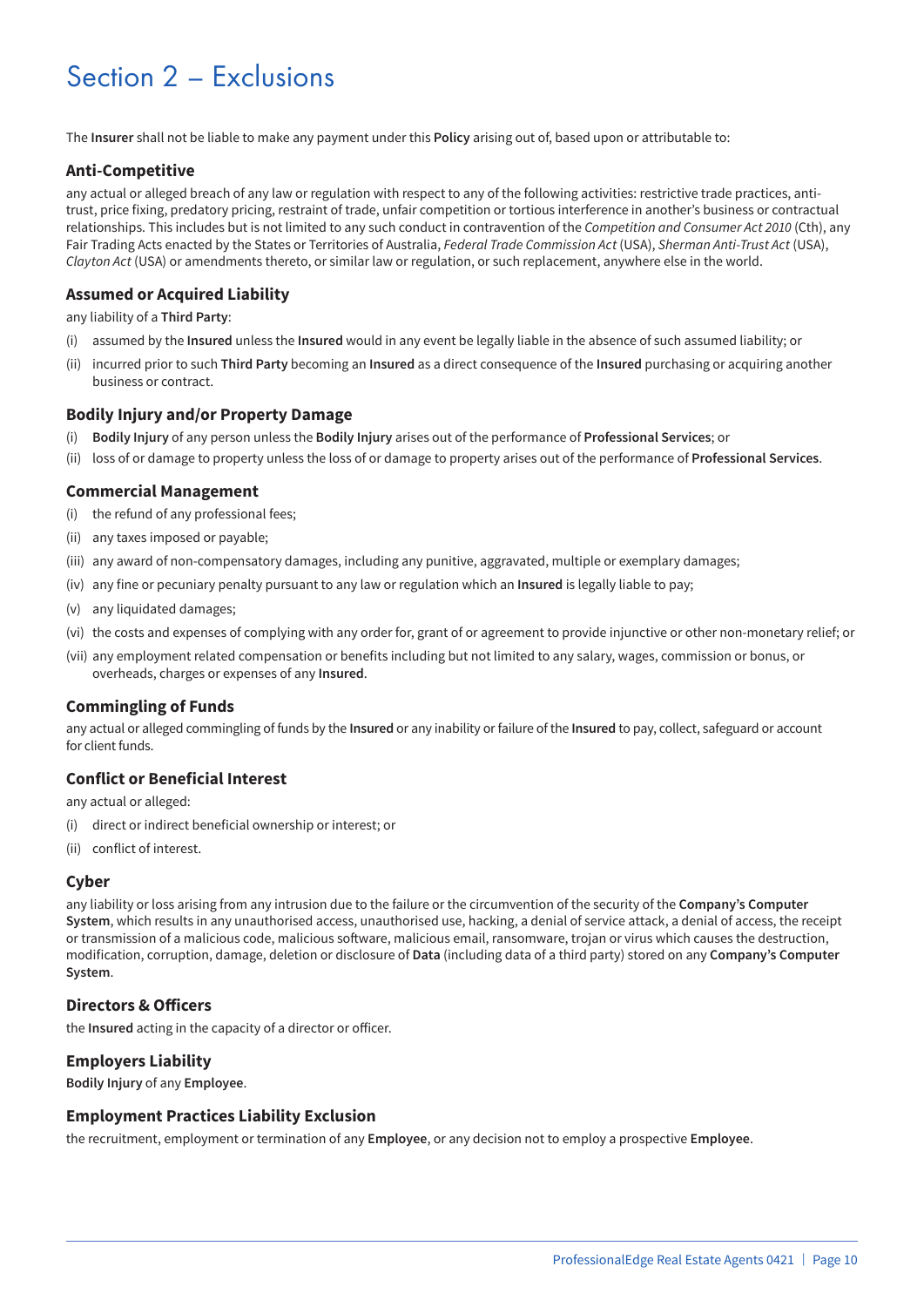#### **Excluded Activities and Advice**

any liability to pay compensation for the actual or alleged rendering of or failure to render any:

- (i) legal advice;
- (ii) valuation;
- (iii) business broking; or
- (iv) conveyancing services.

#### **Financial and Investment Advice**

any financial or investment advice provided or allegedly provided by the Insured in respect of:

- (i) capital gains or growth;
- (ii) investment;
- (iii) projected rental returns;
- (iv) tax implications; or
- in connection with any real property.

#### **Fraud & Dishonesty**

any **Fraud/Dishonesty** committed by or on behalf of any **Insured** or **Agent**.

This Exclusion will only apply in the event that any of the above is established by final adjudication by a judicial or arbitral tribunal against or any written admission (that has not been withdrawn) by the respective **Insured** or **Agent**.

#### **Insolvency**

the insolvency, administration, liquidation or receivership of any **Insured**.

#### **Intellectual Property/Confidentiality**

any actual or alleged breach of, infringement of or misappropriation, whether intentional or unintentional, of any **Intellectual Property Rights**.

#### **Intentional Acts**

any deliberate, intentional, reckless or wilful conduct.

#### **Limitation of Liability**

an **Insured** having entered into a written contract with any other party which excludes or limits the liability of such parties, including but not limited to any contract entered into as a result of a dispute which the **Insured** is or was a party to.

#### **Misdeeds**

any act which a court, official tribunal or arbitrator finds, or which an **Insured** admits, to be a criminal, dishonest or fraudulent act; and in such event, the **Insurer** shall be reimbursed for all loss paid in connection with such **Claim**; provided, however, that this exclusion shall not apply to the *"Fraud/Dishonesty"* Cover or the *"Fidelity"* Extension.

#### **Motor Vehicles/Aircraft/Watercraft**

any ownership, use, operation, or maintenance of any motor vehicle, aircraft, or watercraft of any kind.

#### **Nuclear and Radioactive Contamination**

- (i) any ionizing radiations or contamination by radioactivity from any nuclear fuel or from any nuclear waste from the combustion of nuclear fuel; or
- (ii) the radioactive, toxic, explosive or hazardous properties of any nuclear assembly or nuclear component thereof.

For the purpose of this exclusion combustion shall include any self-sustaining process of nuclear fission.

#### **Owners and Occupiers Liability**

the actual or deemed ownership or occupation of real property by or on behalf of any **Insured**.

#### **Patents/Trade Secrets**

any breach of any license concerning infringement of or misappropriation of patents or **Trade Secrets**.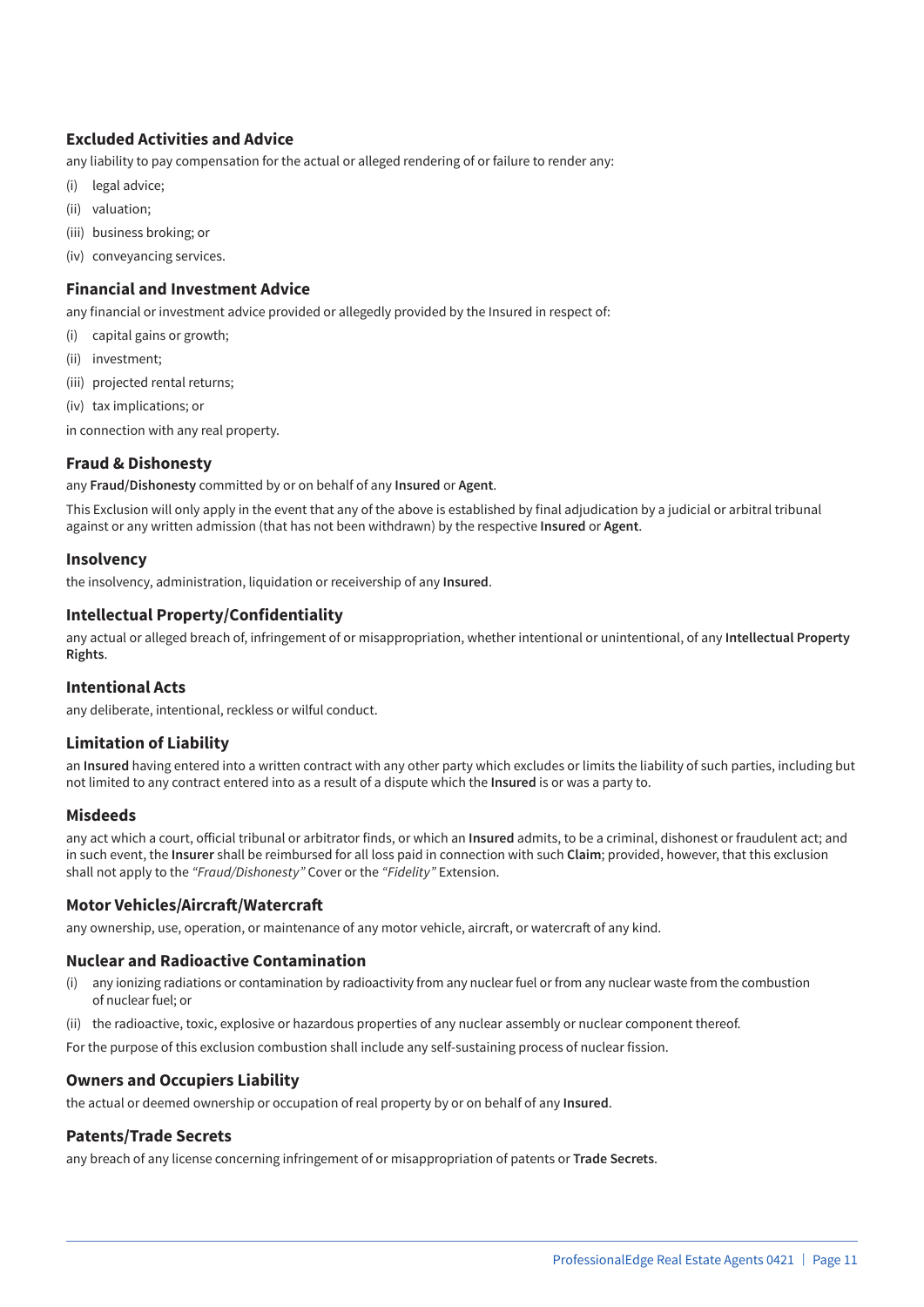#### **Pollutants**

- (i) the actual, alleged or threatened presence, discharge, dispersal, release, migration or escape of **Pollutants**; or
- (ii) any direction, request or effort to:
	- (a) test for, monitor, clean up, remove, contain, treat, detoxify or neutralise **Pollutants**; or
	- (b) respond to or assess the effects of **Pollutants**.

#### **Prior Claims and Circumstances**

- (i) any **Claim** made prior to or pending at the inception of this **Policy**;
- (ii) any circumstance that, as of the inception of this **Policy**, may reasonably have been expected by any **Insured** to give rise to a **Claim**, **Inquiry**, or fine or penalty;
- (iii) any matter disclosed to an **Insurer** or on any proposal form prior to the inception of this **Policy**; or
- (iv) **Direct Financial Loss Discovered** prior to the inception of this **Policy**.

#### **Prohibited Amounts or Matters**

- (i) any amount which the **Insurer** is prohibited from paying by law; or
- (ii) any matter which may be uninsurable under the law governing this **Policy** or the jurisdiction in which a **Claim** is brought.

#### **Proportionate Liability**

the **Insured** having assumed liability by reason of it having contracted out of **Proportionate Liability Legislation**.

#### **Related Parties**

any **Claim** by or on behalf of:

- (i) any **Insured** against another **Insured**, other than a **Claim** for contribution or indemnity which results directly from another **Claim** which would be covered under this **Policy** if made directly against another **Insured**;
- (ii) any **Family**, whether on their own behalf or a trustee of a trust;
- (iii) any **Organisation**; or
- (iv) any **Trust**.

#### **Retroactive Date**

any act, error or omission occurring, or **Professional Services** performed, prior to the **Retroactive Date**.

#### **Third Party Indemnities**

any indemnity, hold harmless or similar term of a contract provided by the **Insured** which is for the benefit of any natural person, company or other entity who is not a party contracting with the **Insured**.

#### **Trade Debts**

- (i) any trading debt incurred by an **Insured**; or
- (ii) any guarantee given by an **Insured** for a debt.

#### **USA and Canada**

- (i) any **Professional Services** conducted in; or
- (ii) the enforcement of any judgment obtained in,

the United States of America, Canada or any of their territories or possessions.

#### **Valuation Services**

valuation services. However, this exclusion does not apply to civil liability resulting from any **Claim** in respect of the provision of comparative market appraisals, estimates, opinions of the selling price of a property as long as such appraisals, estimates and opinions are in writing and they specify that they are not valuations.

#### **War/Terrorism**

arising out of, based upon or attributable to any war (declared or otherwise), terrorism, warlike, military, terrorist or guerrilla activity, sabotage, force of arms, hostilities (declared or undeclared), rebellion, revolution, civil disorder, insurrection, usurped power, confiscation, nationalisation or destruction of or damage to property by or under the order of, any governmental, public or local authority or any other political or terrorist organisation.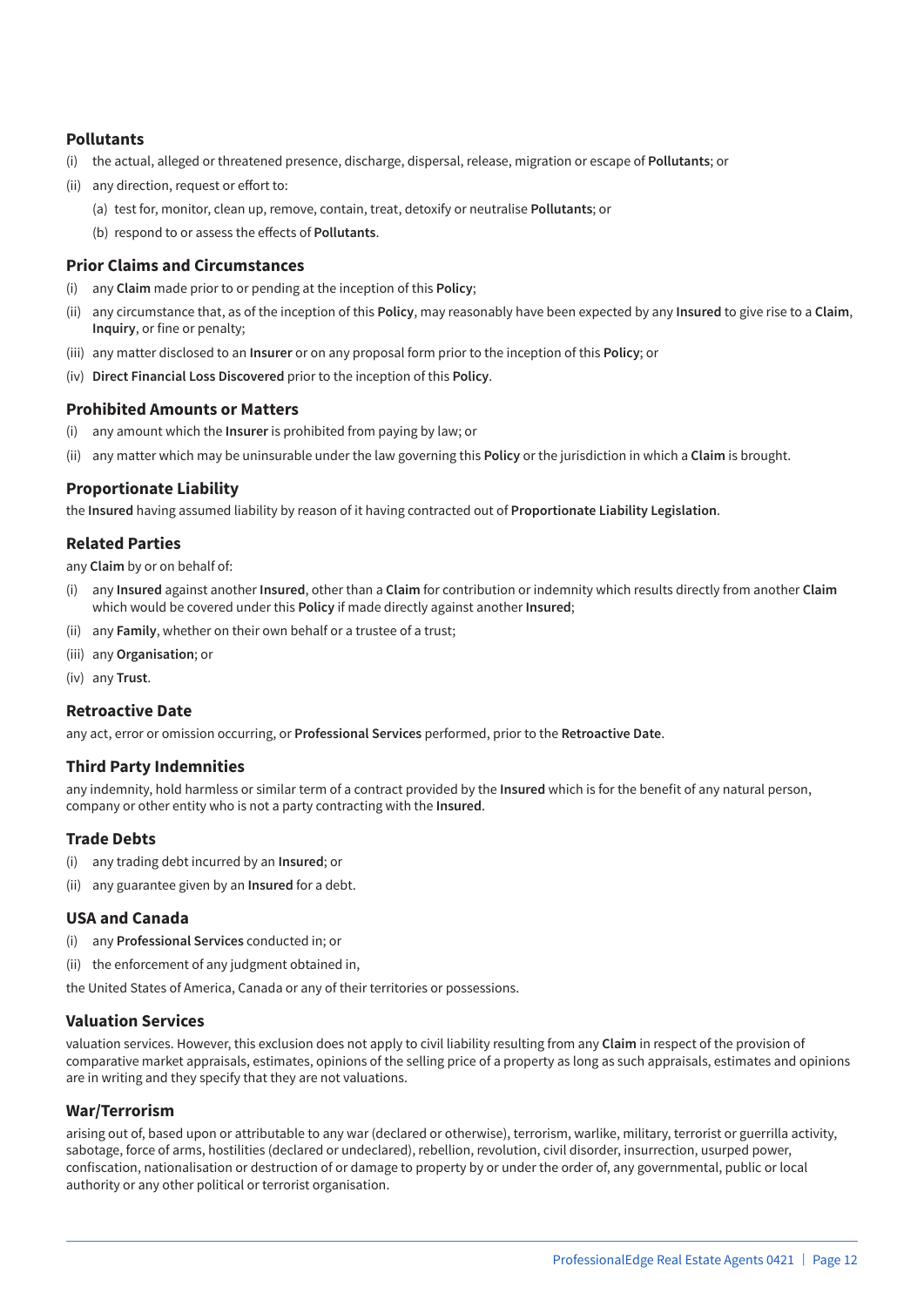#### **Workmanship and Product Defects**

- (i) any actual or alleged defect in any product, material or good;
- (ii) the sale, distribution, manufacture, installation, construction, alteration, repair, servicing or treating of any goods or products by or on behalf of any **Insured**; or
- (iii) any actual or alleged faulty or inadequate workmanship.

The **Insurer** shall not be liable to make any payment under the *"General Distributor"* Extension for or arising out of:

#### **Advice**

the **Insured** providing advice in respect of general insurance products.

#### **Commissions**

The failure of any **Insured** to give written disclosure of any commission, fees or other benefits received, in connection with the provision of **Professional Services** in the capacity of a general insurance product distributor.

#### *Fidelity Optional Extension Exclusions*

For the *"Fidelity"* Optional Extension only, this **Policy** shall not cover:

#### **Confidential Information**

any **Direct Financial Loss** arising out of, based upon, attributable to or in any way connected with the accessing and dissemination of, any confidential information including, but not limited to, trade secrets, computer programs, customer information, patents, trademarks, copyrights or processing methods.

#### **Consequential Loss**

any indirect or consequential loss of any nature, including but not limited to any loss of income such as interest and dividends not realised by the **Policyholder** or any **Subsidiary** or any other person or organisation, resulting from a **Direct Financial Loss** which is covered under this **Policy**.

#### **Director/Principal/Partner Dishonesty**

any **Direct Financial Loss** arising out of, based upon, attributable to or in any way connected with any fraudulent or dishonest activities involving collusion or complicity of a partner, principal or director of the **Policyholder** or any **Subsidiary**.

#### **Dual Controls**

any **Direct Financial Loss** or make any payment in connection with any **Dishonest Acts** arising out of, based upon or attributable to the **Insured's** failing to ensure that at least one principal, partner or director and one authorised signatory sign any cheques or funds transfer instructions.

#### **Extortion or Kidnap & Ransom**

any **Direct Financial Loss** arising out of, based upon, attributable to or in any way with connected with any extortion or kidnap and ransom.

#### **Loss Establishment Costs**

any fees, costs or other expenses incurred by the **Insured** in establishing the existence or amount of any **Direct Financial Loss** covered under this **Policy**.

#### **Loss Sustained After Knowledge**

any **Direct Financial Loss** arising out of, based upon, attributable to or in any way connected with any **Employee** from the time the **Policyholder's**, or a **Subsidiary's** partners, principals, directors, officers, departmental seniors, senior managers or equivalent (who are not in collusion with such **Employee** for the purpose of committing a **Dishonest Act**) had actual knowledge that the **Employee** had committed or was suspected of having committed a **Dishonest Act**.

#### **Profit & Loss or Inventory Computation**

any **Direct Financial Loss** the proof of which is dependent solely upon:

- (i) a profit and loss computation; or
- (ii) a comparison of inventory records with an actual physical count.

If, however, an **Employee** is identified as having caused or is suspected of having caused a **Direct Financial Loss**, then inventory records and actual physical count of inventory can be submitted as partial evidence in support of proof of the **Direct Financial Loss** as required by the *"Notification of Claims"* Condition.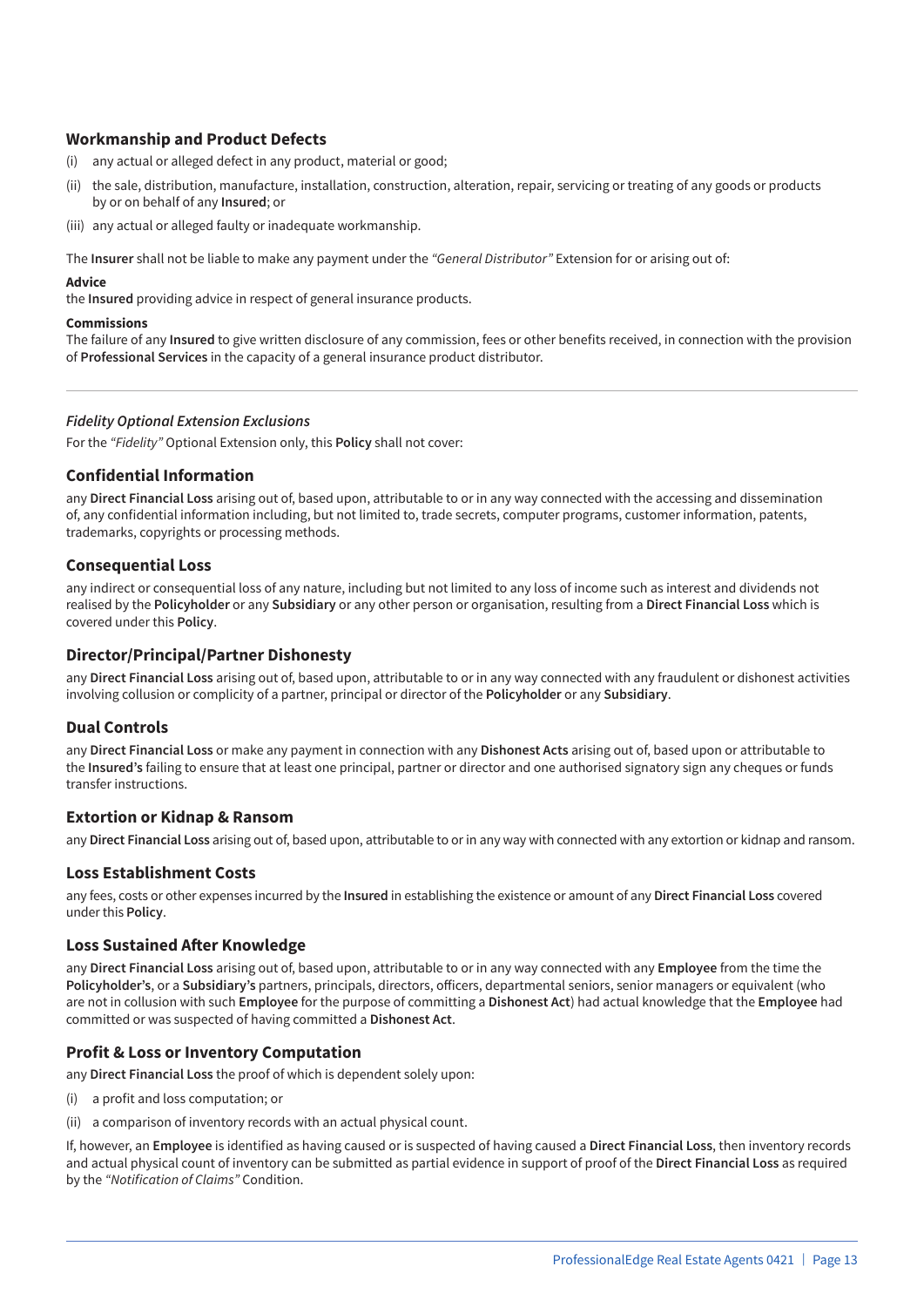# Section 3 – Claims Conditions

#### **Insurer's Response**

The **Insurer** shall:

- (i) acknowledge receipt of any correspondence under the '*Claims Conditions Notification of Claims and Direct Financial Losses'* within two (2) business days; and
- (ii) request any further material it reasonably requires to make its coverage determination within a reasonable time after receipt of the correspondence; and
- (iii) promptly advise the **Insured** of any additional investigation or material it reasonably requires; and
- (iv) within a reasonable time after receipt of all further material referred to in (ii) and (iii); and at the request of the **Insured**, the **Insurer** shall confirm their preparedness to advance any costs and expenses payable under this **Policy** as provided in (vi) below, except to the extent that indemnity has been denied; and
- (v) confirm the assumption of the defence of a **Claim** to the **Insured** in writing within a reasonable time as outlined under *'Defence & Settlement – Defence/Settlement'*; and
- (vi) advance all **Defence Costs** and payment of all other costs and expenses payable under this **Policy**, within a reasonable time after sufficiently detailed invoices for those costs are received and accepted for payment by the **Insurer**.

The timelines herein are premised upon the **Insured** providing notification within ten (10) business days in accordance with *'Claims Conditions – Notification of Claims and Direct Financial Losses'* so as to allow the **Insurer** to participate fully as outlined in *'Defence & Settlement – Defence/Settlement.'* The **Insured** may agree to extend these timelines at the request of the **Insurer**, and such agreement is not to be unreasonably withheld.

#### **Notification of Claims and Direct Financial Losses**

The **Insured** shall, as a condition precedent to the obligations of the **Insurer** under this **Policy**, give written notice to the **Insurer** as soon as practicable and during the **Policy Period** of any:

- (i) **Claim** first made against the **Insured**;
- (ii) **Direct Financial Loss**; or
- (iii) matter under an extension.

All notifications must be in writing and reference the Policy Number, and addressed as required in the *"Claims Notice"* Item on the Schedule.

If the **Insured** notifies a **Direct Financial Loss** to the **Insurer**, the **Insured** must also, as soon as practicable, provide the **Insurer** with:

- (i) affirmative proof of the **Direct Financial Loss**; and
- (ii) all requested information and documents and co-operation in all matters pertaining to the **Direct Financial Loss**.

#### **Other Insurance**

This **Policy** shall always apply excess over any other insurance ("Other Insurance") that the **Insured** has a right to recover from and which is specified in the Other Insurance List in the Schedule to this **Policy**. This includes the renewal or replacement of such "Other Insurance" during the **Policy Period**.

The **Policyholder** shall notify the **Insurer** of any changes to "Other Insurance" in place. The **Policyholder** agrees to notify the **Insurer** of "Other Insurance" within 14 days of inception of the **Policy** or of any amendments to existing "Other Insurance" at its earliest convenience.

#### **Related Claims**

If notice of a **Claim** or loss insured by this **Policy** is given to the **Insurer** pursuant to the terms and conditions of this **Policy**, then:

- (i) any subsequent **Claim** or loss insured by this **Policy** alleging, arising out of, based upon or attributable to the facts alleged in that previously notified **Claim** or loss insured by this **Policy**; and
- (ii) any subsequent **Claim** or loss insured by this **Policy** which is the same as or related to any act or omission alleged in that previously notified **Claim** or loss insured by this **Policy**,

shall be considered made against the **Insured** and reported to the **Insurer** at the time notice was first given.

Any **Claim**, **Claims** or losses insured by this **Policy** arising out of, based upon or attributable to:

- (i) the same cause; or
- (ii) a single act or omission; or
- (iii) a series of continuous, repeated or related acts or omissions,

shall be considered a single **Claim** or loss for the purposes of this **Policy**.

#### **Related Dishonest Acts**

Any **Direct Financial Loss** resulting from a series of continuous, repeated or related **Dishonest Acts** shall be considered a single **Direct Financial Loss**.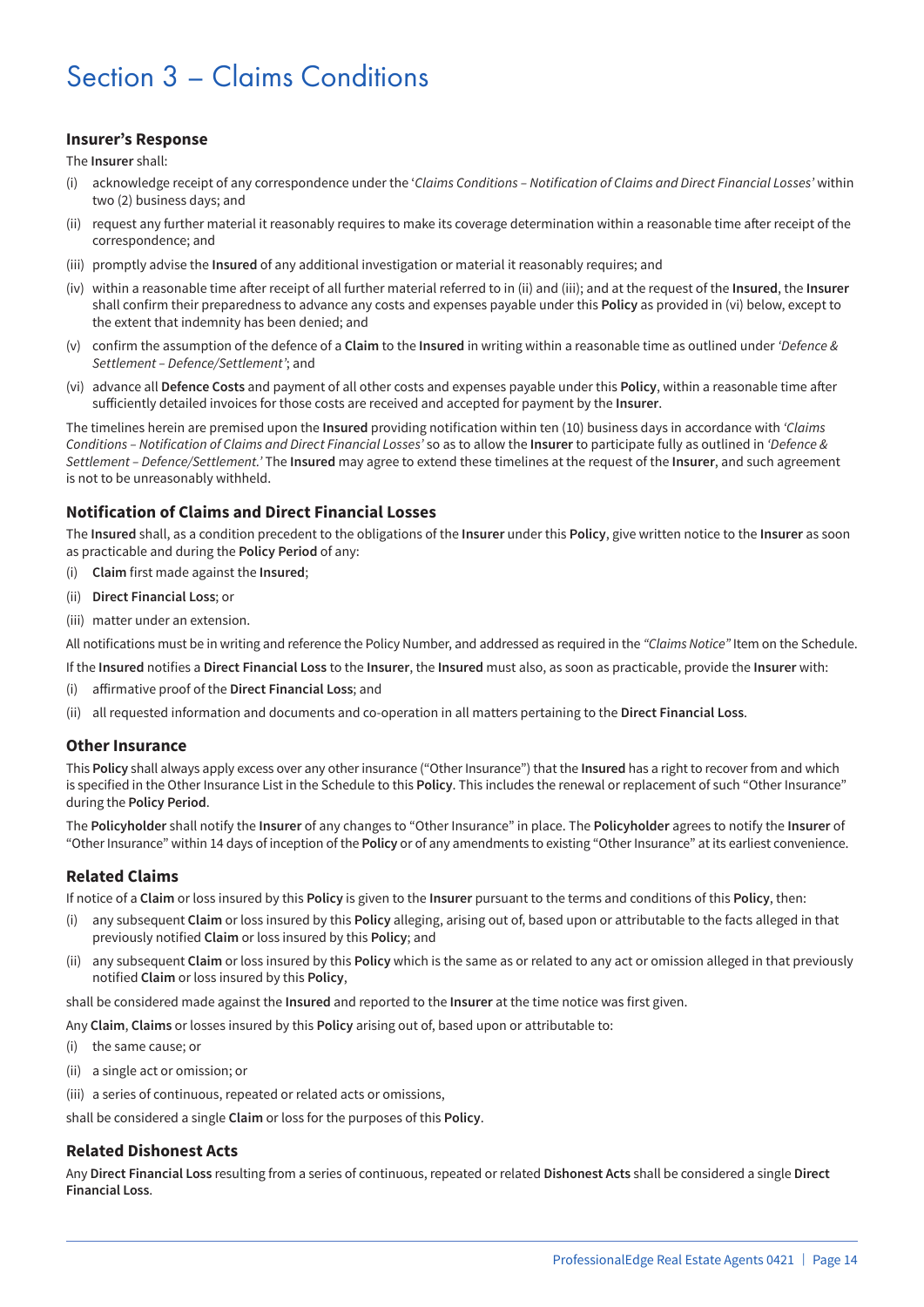# Section 4 – Defence & Settlement

#### **Allocation**

Where any **Claim** which arises from both covered matters and matters not covered by this **Policy**, the **Insurer's** liability under this **Policy** is limited to the proportion of the **Claim** which represents a fair and equitable allocation between each **Insured** and the **Insurer**, taking into account the relative legal and financial exposures attributable to covered matters and matters not covered under this **Policy**.

#### **Allocation Disputes**

If the parties are unable to agree on the fair and equitable allocation between covered matters and not covered matters, then this is to be referred for determination by an independent **Senior Lawyer**. The **Senior Lawyer** is to determine the fair and equitable allocation as an expert, not as an arbitrator.

The **Policyholder** (or its designee) and the **Insurer** may make submissions to the **Senior Lawyer**. The **Senior Lawyer** is to take account of the parties' submissions, but the **Senior Lawyer** is not to be fettered by such submissions and is to determine the fair and equitable allocation in accordance with his or her own judgment and opinion. The **Senior Lawyer's** determination shall be final and binding. The costs of the **Senior Lawyer's** determination are to be borne by the **Insurer**.

For so long as the amounts to be paid under the **Policy** remains un-agreed and undetermined, the **Insurer** shall pay the proportion which it considers represents a fair and equitable allocation. The fair and equitable allocation finally agreed or determined shall be applied retrospectively to any amounts incurred prior to agreement or determination.

#### **Cooperation**

The **Insured** will at their own cost:

- (i) render all reasonable assistance to the **Insurer** and co-operate in the defence of any **Claim** and the assertion of indemnification and contribution rights;
- (ii) use due diligence and do and concur in doing all things reasonably practicable to avoid or diminish any **Claim** under this **Policy**;
- (iii) give such information and assistance to the **Insurer** as the **Insurer** may reasonably require to enable it to investigate any **Claim** or determine the **Insurer's** liability under this **Policy**;
- (iv) use its best endeavours to preserve any property, products, appliances, plant or other things which might prove necessary or useful by way of evidence in connection with any **Claim** and, so far as may be reasonably practicable, no alteration or repair shall be effected without the **Insurer's** consent until the **Insurer** has had the opportunity of inspection.

#### **Defence/Settlement**

The **Insurer** does not assume any duty to defend, and the **Insured** shall defend and contest any **Claim** made against them unless the **Insurer**, in its sole and absolute discretion, elects in writing to take over and conduct the defence and settlement of any **Claim**. If the **Insurer** does not so elect, it shall be entitled, but not required, to participate fully in such defence and the negotiation of any settlement that involves or appears reasonably likely to involve the **Insurer**. The **Insurer** has the right at any time after notification of a **Claim** to make a payment to the **Insured** of the unpaid balance of the **Limit of Liability**, and upon making such payment, all obligations of the **Insurer** to the **Insured** under this **Policy**, including, if any, those relating to defence, shall cease.

In the event that payment is made under the *"Advanced Defence Costs"* Insurance Cover, and it is determined that such **Insured** is not entitled to such payment under this **Policy**, each **Insured** will repay the **Defence Cost** to the **Insurer** for such amounts paid.

#### **Insurer's Consent**

As a condition precedent to cover under this **Policy**, no **Insured** shall admit or assume any liability, enter into any settlement agreement, consent to any judgment, or incur any **Defence Costs** without the prior written consent of the **Insurer**. Only those settlements, judgments and **Defence Costs** consented to by the **Insurer**, and judgments resulting from **Claims** defended in accordance with this **Policy**, shall be recoverable under this **Policy**.

Notwithstanding anything to the contrary, whenever the **Insurer's** consent is required under this **Policy**, whether as a precondition or otherwise, the **Insurer** will not unreasonably withhold or delay giving such consent.

#### **Direct Financial Loss Mitigation**

As soon as the **Insured Discovers** a **Direct Financial Loss** involving an identified **Employee**, the **Insured** must immediately take all necessary steps to prevent any additional **Direct Financial Loss** being caused by the same identified **Employee**. Any further **Direct Financial Loss** caused by the same **Employee** after the date of **Discovery** will not be covered by this **Policy**.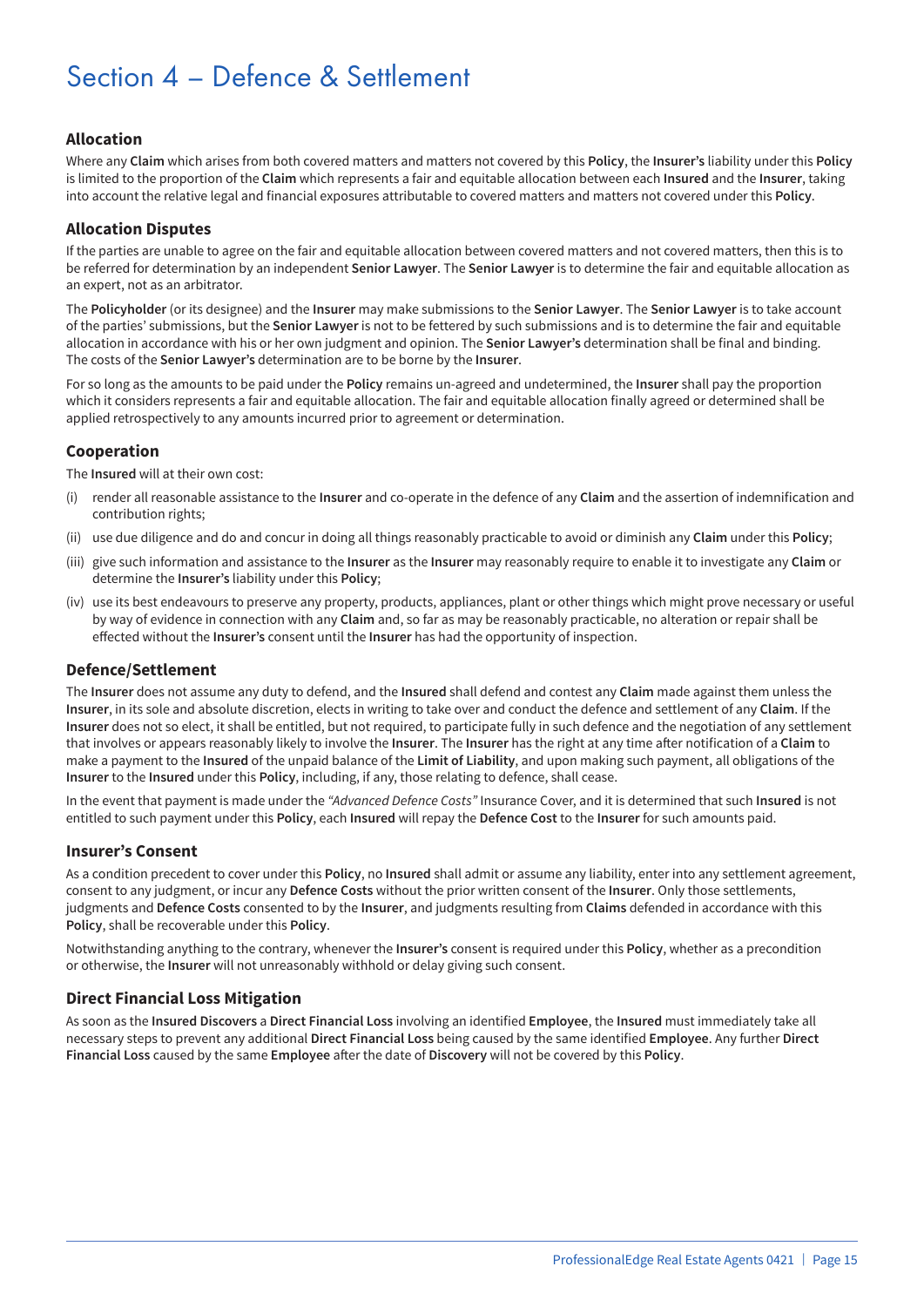#### **Insured's Consent**

The **Insurer** may make any settlement of any **Claim** it deems expedient with respect to any **Insured**, subject to such **Insured's** written consent. If any **Insured** withholds consent to such settlement, the **Insurer's** liability on account of such **Claim** shall not exceed the amount for which the **Insurer** could have settled such **Claim**, plus **Defence Costs** incurred as of the date such settlement was proposed in writing by the **Insurer**, less coinsurance (if any) and the applicable **Retention**.

#### **Subrogation**

If any payment is to be made under this **Policy** in respect of a **Claim**, the **Insurer** shall be subrogated to all rights of recovery of the **Insured** whether or not payment has in fact been made and whether or not the **Insured** has been fully compensated for its actual loss. The **Insurer** shall be entitled to pursue and enforce such rights in the name of the **Insured** who, at its own cost, shall provide the **Insurer** with all reasonable assistance and co-operation in doing so, including but not limited to the execution of any necessary instruments and papers. The **Insured** shall do nothing to prejudice these rights. Any amount recovered in excess of the **Insurer's** total payment shall be restored to the **Insured** less the cost to the **Insurer** of such recovery.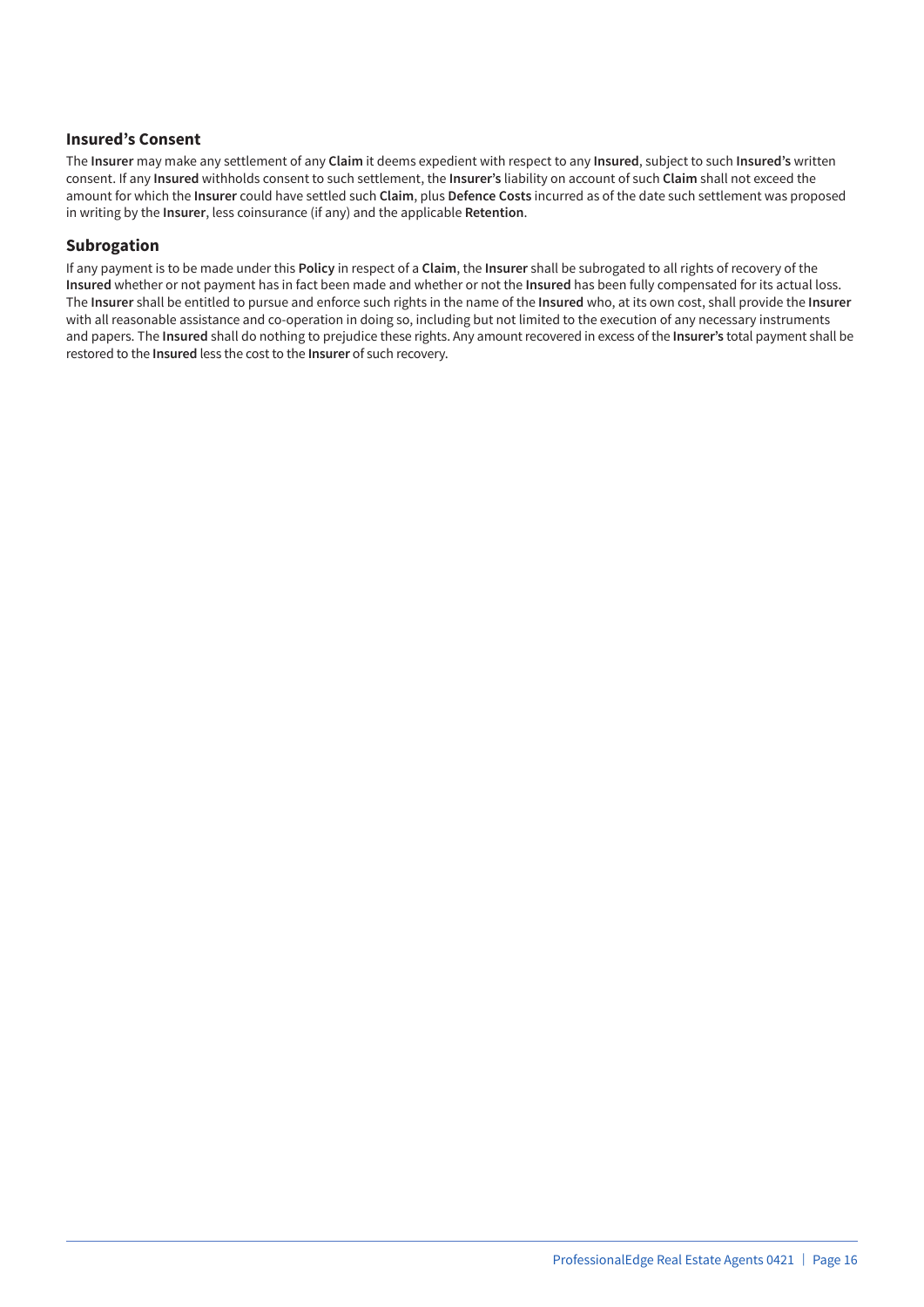# Section 5 – Limit & Retention

# Limit of Liability

The total amount payable by the **Insurer** for a single **Claim** or loss (as specified in the *"Related Claims"* Condition) or **Direct Financial Loss** (as specified in the *"Related Dishonest Acts"* Condition) shall not exceed the **Limit of Liability** (any one **Claim**). The total amount payable by the **Insurer** under this **Policy** shall not exceed the **Limit of Liability** (Aggregate).

For the avoidance of doubt, the **Limit of Liability** is inclusive of **Defence Costs**.

The **Limit of Liability** (any one **Claim**) and the **Limit of Liability** (Aggregate) for the period provided in the *"Extended Reporting Period"* Extension are part of, and not in addition to, the **Limit of Liability** (any one **Claim**) and the **Limit of Liability** (Aggregate) for the **Policy Period**. Each Sublimit of Liability and Extension in this **Policy** is part of the **Limit of Liability** (Aggregate) applicable to this **Policy** and is not payable in addition to such **Limit of Liability** (Aggregate).

The inclusion of more than one **Insured** under this **Policy** does not operate to increase the total amount payable by the **Insurer** under this **Policy**.

### Retention

The **Insurer** shall only pay for the amount of any **Claim** or other loss insured under this **Policy** which is in excess of the **Retention** applicable to this **Policy**. A single **Retention** shall apply to a single **Claim** or loss (as specified in the *"Related Claims"* Condition) or **Direct Financial Loss** (as specified in the *"Related Dishonest Acts"* Condition). The **Retention** is to be borne by the **Insured** and shall remain uninsured.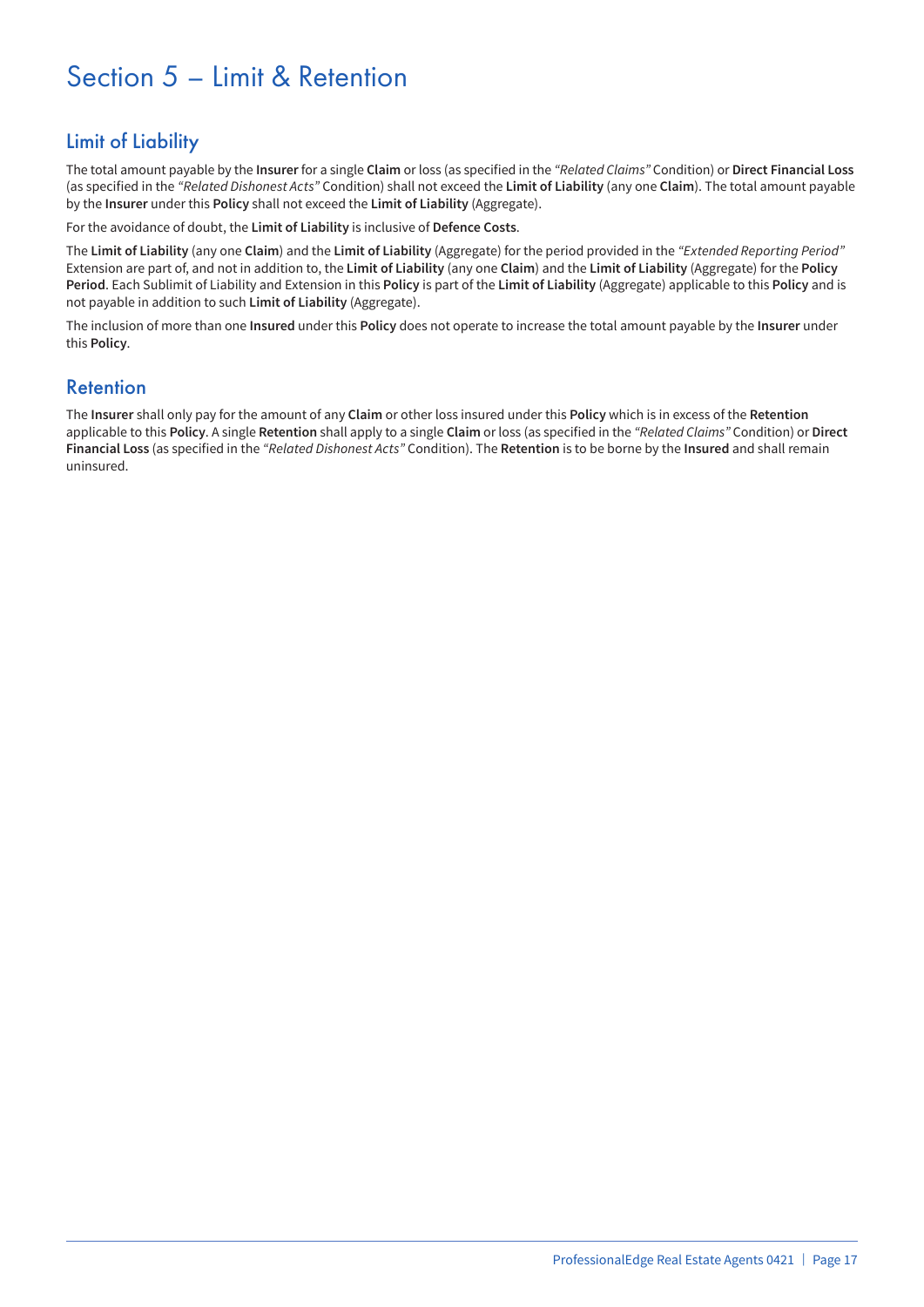# Section 6 – General Provisions

#### **Administration**

The **Policyholder** has acted and shall act on behalf of each and every **Insured** with respect to:

- (i) negotiating terms and conditions of, binding and amending cover;
- (ii) exercising rights of **Insureds**;
- (iii) notices;
- (iv) premiums;
- (v) endorsements;
- (vi) dispute resolution;
- (vii) claims management and consent to defence/settlement; and
- (viii) payments to any **Insured**.

#### **Alteration of Risk**

The **Insured** must provide the **Insurer** with immediate written notice of:

- (i) every change which materially varies any of the facts or circumstances existing at the commencement of this **Policy** that comes to the **Insured's** knowledge, which will also be deemed to include the knowledge of any person whose knowledge would in law be the **Insured's** knowledge; and
- (ii) if the **Insured** does not provide such notification before the happening of a **Claim** giving rise to a claim under this **Policy** then, subject to the *Insurance Contracts Act 1984* (Cth), the **Insurer** may refuse to pay a claim, either in whole or in part.

#### **Assignment**

This **Policy** and any rights under or in respect of it cannot be assigned without the prior written consent of the **Insurer**.

#### **Cancellation**

This **Policy** may be cancelled by the **Policyholder** at any time by providing written notice to the **Insurer**. Where no **Claims**, or, pursuant to section 40(3) of the *Insurance Contracts Act 1984*, circumstances that might give rise to a **Claim**, have been notified to the **Insurer** and no liability is incurred by the **Insurer** to make a payment under the policy arising from such **Claim** or circumstance, the **Policyholder** shall be entitled to a refund of the *pro rata* proportion of the premium for the unexpired **Policy Period**.

This **Policy** may be cancelled by the **Insurer** as prescribed by the *Insurance Contracts Act 1984* (Cth).

#### **Non-Imputation & Severability**

For the purposes of determining the applicability of cover under this **Policy**:

- (i) where the **Policy** affords cover to more than one party, the failure to comply with the duty to disclosure under the *Insurance Contracts Act 1984* (Cth) or misrepresentation by any **Insured** shall not prejudice the rights of any other **Insured** to cover under this **Policy**; and
- (ii) the conduct of any one **Insured** shall not be imputed to any other **Insured**.

In the event of (i) and (ii) above, cover is only provided where the other **Insured** is innocent of and had no prior knowledge of the failure, misrepresentation or conduct.

#### **Plurals, Headings and Titles**

The descriptions in the headings and titles of this **Policy** are solely for reference and convenience and do not lend any meaning to this contract. Words and expressions in the singular shall include the plural and vice versa. In this **Policy**, words in **bold** typeface have special meaning and are defined. Words that are not specifically defined in this **Policy** have the meaning normally attributed to them.

#### **Policy Purchase**

In granting cover to the **Insured**, the **Insurer** has relied upon the material statements and particulars in the proposal together with its attachments and other information supplied. If the **Insurer** becomes entitled to avoid this **Policy** from inception or from the time of any variation in cover, the **Insurer** may at its discretion maintain this **Policy** in full force but exclude the consequences of and any **Claim** or **Direct Financial Loss** relating to any matter which ought to have been disclosed before inception or any variation in cover.

#### **Run-Off Event**

If a **Run-Off Event** occurs during the **Policy Period**, this **Policy** shall continue to provide cover but only as provided for in the *"Automatic Run-Off Event"* Standard Extension.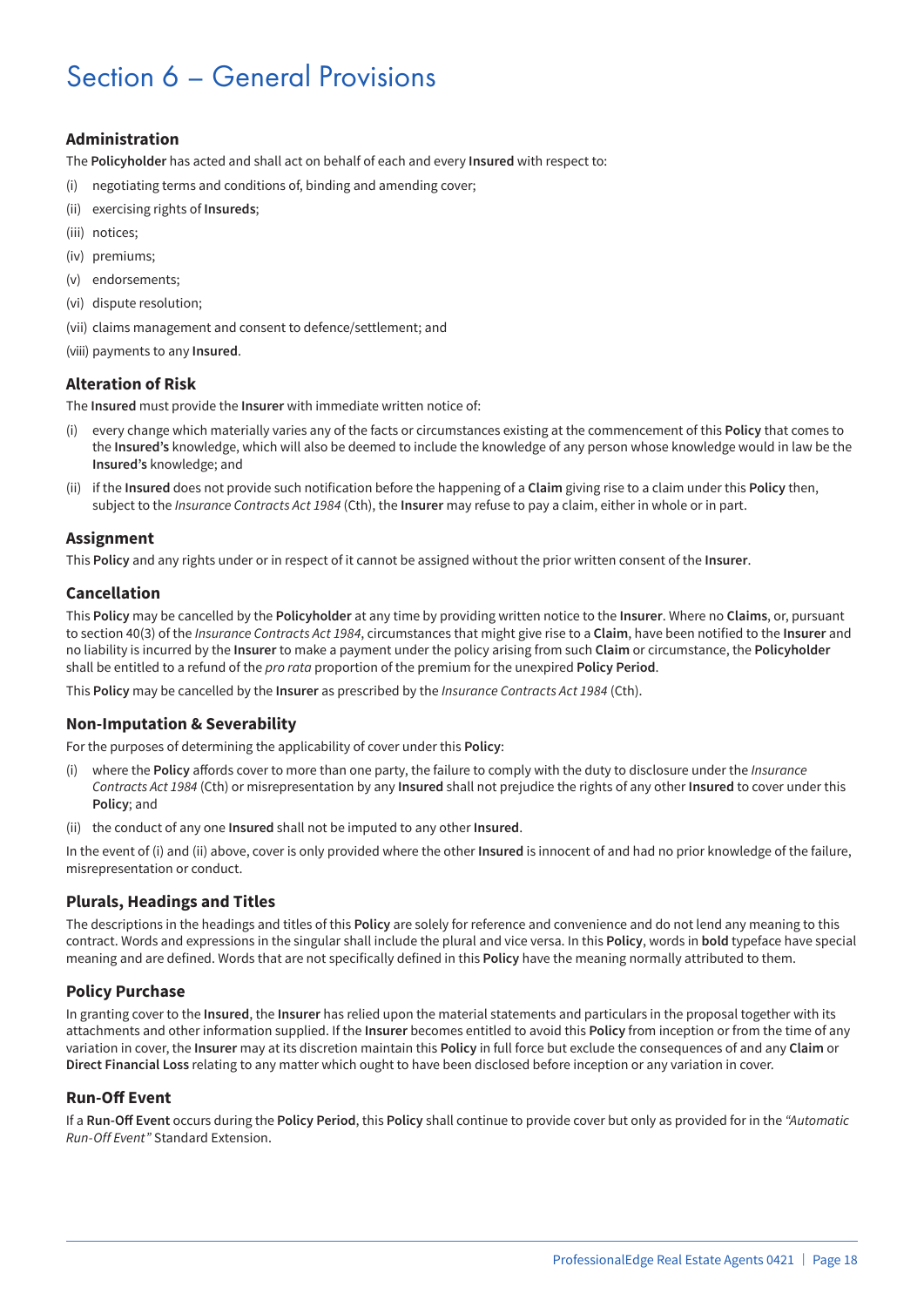#### **Sanctions**

If, by virtue of any law or regulation which is applicable to the **Insurer**, its parent company or its ultimate controlling entity, at the inception of the **Policy** or at any time thereafter, providing coverage to the **Insured** is or would be unlawful because it breaches an applicable embargo or sanction, the **Insurer** shall provide no coverage and have no liability whatsoever nor provide any defence to the **Insured** or make any payment of defence costs or provide any form of security on behalf of the **Insured**, to the extent that it would be in breach of such embargo or sanction.

#### **Scope and Governing Law**

Where legally permissible and subject to the *"Sanctions"* General Provision, this **Policy** shall apply to any **Claim** made against any **Insured** anywhere in the world.

Any interpretation of this **Policy** relating to its construction, validity or operation shall be made in accordance with the laws of the Commonwealth of Australia and the State or Territory in which the **Policy** is issued and in accordance with the English text as it appears in this **Policy**. The parties will submit to the exclusive jurisdiction of the Australian courts, unless specified otherwise.

#### **Tax**

Any payment under this **Policy** shall be reduced by the amount of any input tax credit that the relevant **Insured** is entitled to.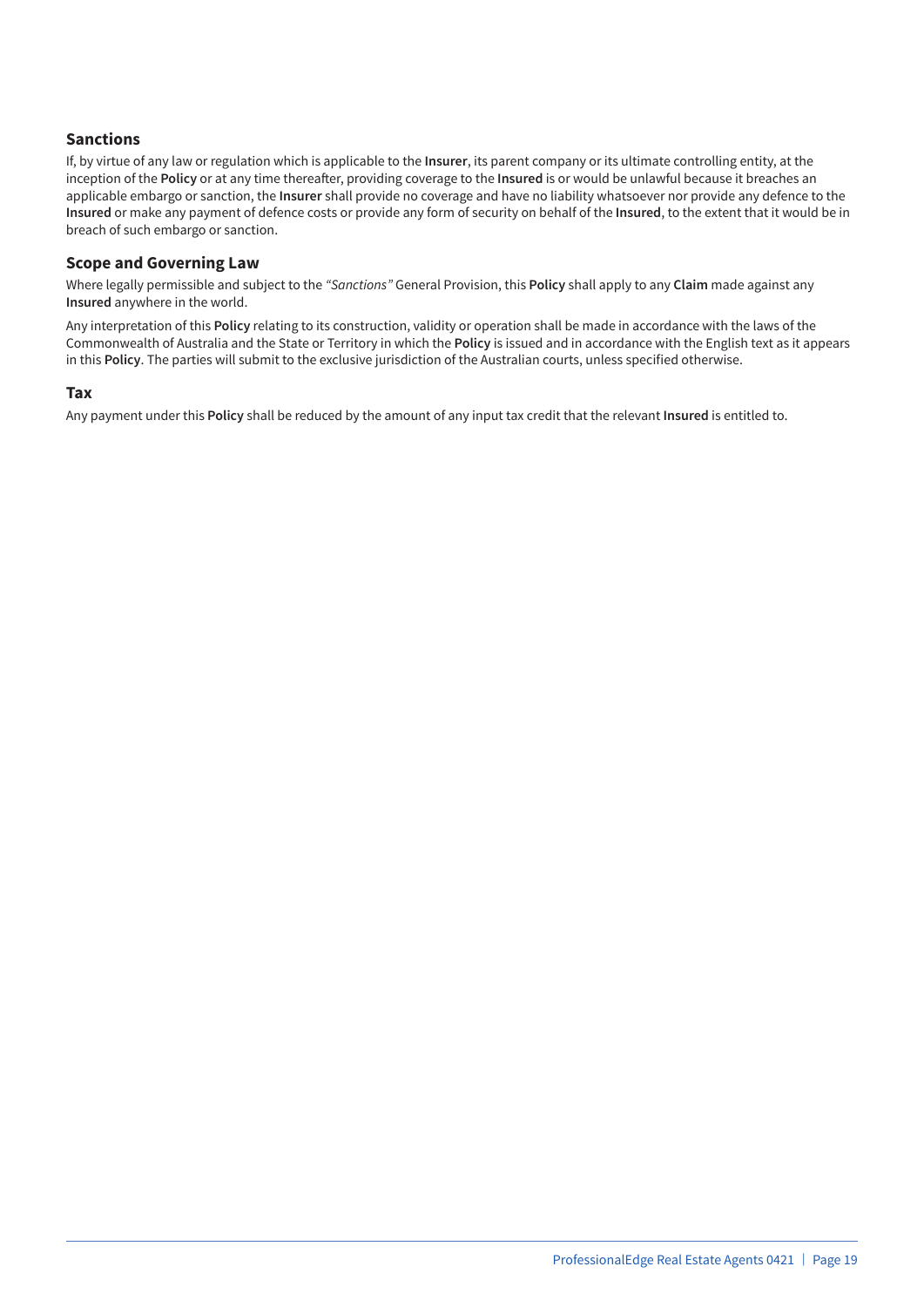# Section 7 – Definitions

#### The following Definitions shall apply to this **Policy**:

| Term(s)                      | <b>Meaning</b>                                                                                                                                                                                                                                                                                                                                                                                                                                                                                                                                                                                                                                                                                                                                                                        |
|------------------------------|---------------------------------------------------------------------------------------------------------------------------------------------------------------------------------------------------------------------------------------------------------------------------------------------------------------------------------------------------------------------------------------------------------------------------------------------------------------------------------------------------------------------------------------------------------------------------------------------------------------------------------------------------------------------------------------------------------------------------------------------------------------------------------------|
| Agent                        | means any natural person, company or other entity who has or had a written contract with the Policyholder<br>or any Subsidiary to provide Professional Services, but solely limited to such Professional Services for and<br>on behalf of Policyholder or any Subsidiary.                                                                                                                                                                                                                                                                                                                                                                                                                                                                                                             |
| <b>Bodily Injury</b>         | means physical injury, sickness, disease or death; and if arising out of the foregoing, nervous shock,<br>emotional distress, mental anguish or mental injury.                                                                                                                                                                                                                                                                                                                                                                                                                                                                                                                                                                                                                        |
| Claim                        | means any:<br>(i) written demand; or<br>(ii) civil or administrative proceedings,<br>that seeks compensation to a Third Party first made or brought against the Insured during the Policy Period.                                                                                                                                                                                                                                                                                                                                                                                                                                                                                                                                                                                     |
| Company                      | means the Policyholder and any Subsidiary.                                                                                                                                                                                                                                                                                                                                                                                                                                                                                                                                                                                                                                                                                                                                            |
| <b>Computer Systems</b>      | means any computer hardware, software or any components thereof that are linked together through a<br>network of two or more devices accessible through the Internet or internal network or that are connected<br>through data storage or other peripheral devices which are owned, operated, controlled or leased by the<br>Company.<br>Company's Computer System also includes:<br>(i) any Third Party computer or electronic device (including mobile phones, tablets or computers owned or<br>controlled by an employee of the Company) used to access the Company's Computer System or Data                                                                                                                                                                                      |
|                              | contained therein, but only to the extent such computer or device is used for that purpose;<br>(ii) any employee "Bring Your Own Device" used to access the Company's Computer System or Data<br>contained therein, but only to the extent such device is used for that purpose; and<br>(iii) any cloud service or other hosted computer resources, used by the Company and operated by a Third<br>Party service provider under a written contract between such a Third Party service provider and the<br>Company.                                                                                                                                                                                                                                                                    |
| <b>Continuity Date</b>       | means, where and if the Insured has had Continuous Cover, the date at which Continuous Cover<br>commenced or the date specified as the Continuity Date in the policy schedule, whichever is the earlier.                                                                                                                                                                                                                                                                                                                                                                                                                                                                                                                                                                              |
| <b>Continuous Cover</b>      | where the Insured has maintained continuous professional indemnity insurance in respect of the Professional<br>Services, unbroken for successive periods and without interruption until the inception of this Policy.                                                                                                                                                                                                                                                                                                                                                                                                                                                                                                                                                                 |
| Data                         | means any electronically stored digital or digitised information or media stored on the Company's Computer<br>System or, an Outside Service Provider Computer System.                                                                                                                                                                                                                                                                                                                                                                                                                                                                                                                                                                                                                 |
| <b>Defence Costs</b>         | means reasonable fees, costs and expenses incurred by or on behalf of the Insured in the investigation,<br>defence, adjustment, settlement or appeal of any Claim. "Defence Costs" shall not mean any internal or<br>overhead expenses of any Insured or the costs of any Insured's time.                                                                                                                                                                                                                                                                                                                                                                                                                                                                                             |
| <b>Direct Financial Loss</b> | means direct financial loss caused by the loss of any currency, coins, bank notes, bullion, cheques, travellers'<br>cheques, money orders, postal orders, precious metals, stamps, coupons or Securities owned by the<br>Policyholder or any Subsidiary.<br>"Direct Financial Loss" does not include: (i) cryptocurrency, wages, salaries or other remuneration or<br>benefits paid by the Policyholder or any Subsidiary to its Employees, partners, principals or directors; (ii)<br>complete or partial non-payment or default under any credit arrangement; or (iii) any costs, fees or other<br>expenses incurred by the Insured in prosecuting or defending any demand, claim or legal proceeding<br>resulting from a Direct Financial Loss which is covered under this Policy. |
| <b>Dishonest Act</b>         | means any fraudulent or dishonest act committed by an Employee other than a volunteer (acting alone or<br>in collusion with others) with the principal intent to cause the Policyholder or any Subsidiary to sustain a<br>Direct Financial Loss and results in the Employee making an improper financial gain for themselves or for<br>any other individual or entity intended by the Employee to receive such gain.                                                                                                                                                                                                                                                                                                                                                                  |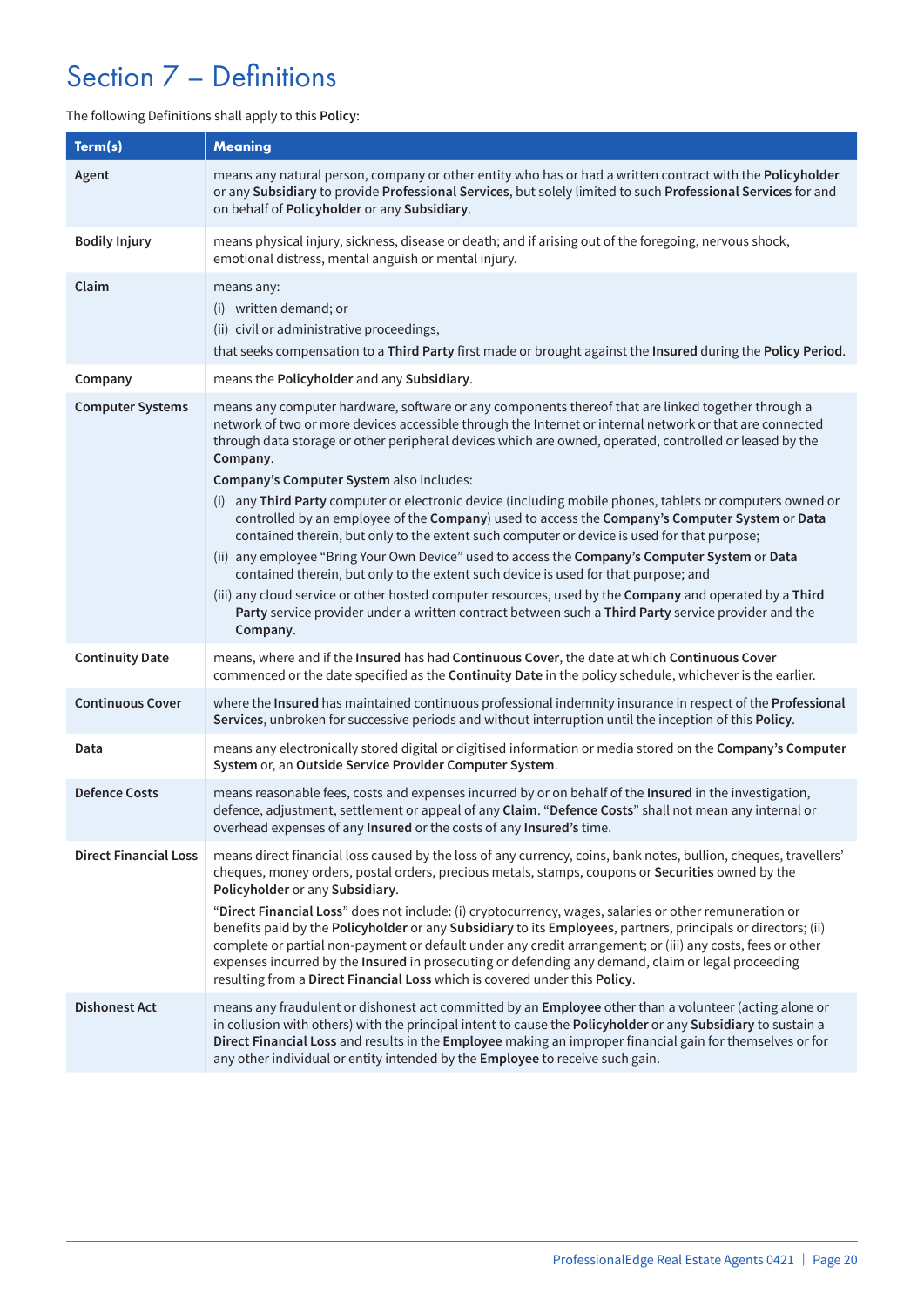| Term(s)                                         | <b>Meaning</b>                                                                                                                                                                                                                                                                                                                                                                                                                                                                                                                                                                                                                                                                                                                                                                                                                |
|-------------------------------------------------|-------------------------------------------------------------------------------------------------------------------------------------------------------------------------------------------------------------------------------------------------------------------------------------------------------------------------------------------------------------------------------------------------------------------------------------------------------------------------------------------------------------------------------------------------------------------------------------------------------------------------------------------------------------------------------------------------------------------------------------------------------------------------------------------------------------------------------|
| Discovered,<br>Discovers or<br><b>Discovery</b> | means when any of the Policyholder's, or a Subsidiary's partners, principals, directors, officers, departmental<br>seniors, senior managers or equivalent (who are not in collusion with an Employee who has or is attempting<br>to commit a Dishonest Act) first becomes aware of any facts which would cause a reasonable person to<br>assume that a Direct Financial Loss which may be covered under this Policy has been or is likely to be<br>incurred, even though the exact amount or details of the Direct Financial Loss are not known at the time the<br>person first became aware of such facts. The first Discovery constitutes Discovery by each and every Insured.                                                                                                                                              |
| <b>Documents</b>                                | means all documents of any nature whatsoever including computer record and electronic or digitised data;<br>but does not include any currency, negotiable instruments or records thereof.                                                                                                                                                                                                                                                                                                                                                                                                                                                                                                                                                                                                                                     |
| Employee                                        | means any:<br>(i) natural person, other than a director partner or principal, who is or has been expressly engaged as an<br>employee under a contract of employment with the Policyholder or any Subsidiary; and<br>(ii) contractor or consultant who:<br>(a) has a written contract with the Policyholder or Subsidiary to perform Professional Services solely<br>for and on behalf of an Insured;<br>(b) a deemed worker under the workers compensation laws of the Commonwealth of Australia or State<br>or Territory in which the contractor or consultant is performing Professional Services on behalf of any<br>Policyholder or Subsidiary; and<br>(c) volunteer solely under the direction and direct supervision of the Policyholder or any Subsidiary.                                                             |
| Family                                          | means any parent or dependant, child, sibling, spouse or partner of an Insured.                                                                                                                                                                                                                                                                                                                                                                                                                                                                                                                                                                                                                                                                                                                                               |
| Fraud/Dishonesty                                | means any actual or alleged fraudulent or dishonest conduct.                                                                                                                                                                                                                                                                                                                                                                                                                                                                                                                                                                                                                                                                                                                                                                  |
| <b>Inquiry</b>                                  | means an administrative or regulatory proceeding or official investigation into the performance of Professional<br>Services of the Policyholder or Subsidiary, and that the Policyholder or Subsidiary are compelled to attend.                                                                                                                                                                                                                                                                                                                                                                                                                                                                                                                                                                                               |
| <b>Inquiry Costs</b>                            | means reasonable and necessary fees, costs, expenses incurred by the Insured with the prior written consent<br>of the Insurer.                                                                                                                                                                                                                                                                                                                                                                                                                                                                                                                                                                                                                                                                                                |
| <b>Insured</b>                                  | means:<br>(i) the Policyholder or any Subsidiary;<br>(ii) any natural person, who is or has been a principal, partner or director of the Policyholder or any<br>Subsidiary;<br>(iii) any Employee; and<br>(iv) any temporary contract labour, self-employed persons, labour-only subcontractors, solely under contract<br>with, and under the direction and direct supervision of the Policyholder or any Subsidiary;<br>but only when providing Professional Services in the foregoing capacities.<br>"Insured" also includes the lawful spouse or domestic partner in the event of death or incapacitation of an<br>Insured or any estate, or legal representatives of any Insured described in (ii) and (iii) of this definition with<br>respect to the Insured's provision of Professional Services in any such capacity. |
| <b>Insurer</b>                                  | means AIG Australia Limited ABN 93 004 727 753, AFSL 381686, of Level 19, 2 Park Street, Sydney, NSW 2000.                                                                                                                                                                                                                                                                                                                                                                                                                                                                                                                                                                                                                                                                                                                    |
| Intellectual<br><b>Property Rights</b>          | means:<br>(i) any intellectual property, licenses, copyright, trademark, service mark, registered designs, CAD drawings,<br>drawings, patents, pass off;<br>(ii) Trade Secrets; and<br>(iii) confidentiality,<br>of any Third Party.                                                                                                                                                                                                                                                                                                                                                                                                                                                                                                                                                                                          |
| <b>Limit of Liability</b>                       | means the amount specified as such in the Schedule.                                                                                                                                                                                                                                                                                                                                                                                                                                                                                                                                                                                                                                                                                                                                                                           |
| Misleading or<br><b>Deceptive Conduct</b>       | means any actual or alleged misleading or deceptive conduct at law or under the Competition and Consumer<br>Act 2010 (Cth), Corporations Act 2001 (Cth), Australian Securities and Investments Commission Act 2001 (Cth),<br>or any similar provisions in the States' Fair Trading Acts.                                                                                                                                                                                                                                                                                                                                                                                                                                                                                                                                      |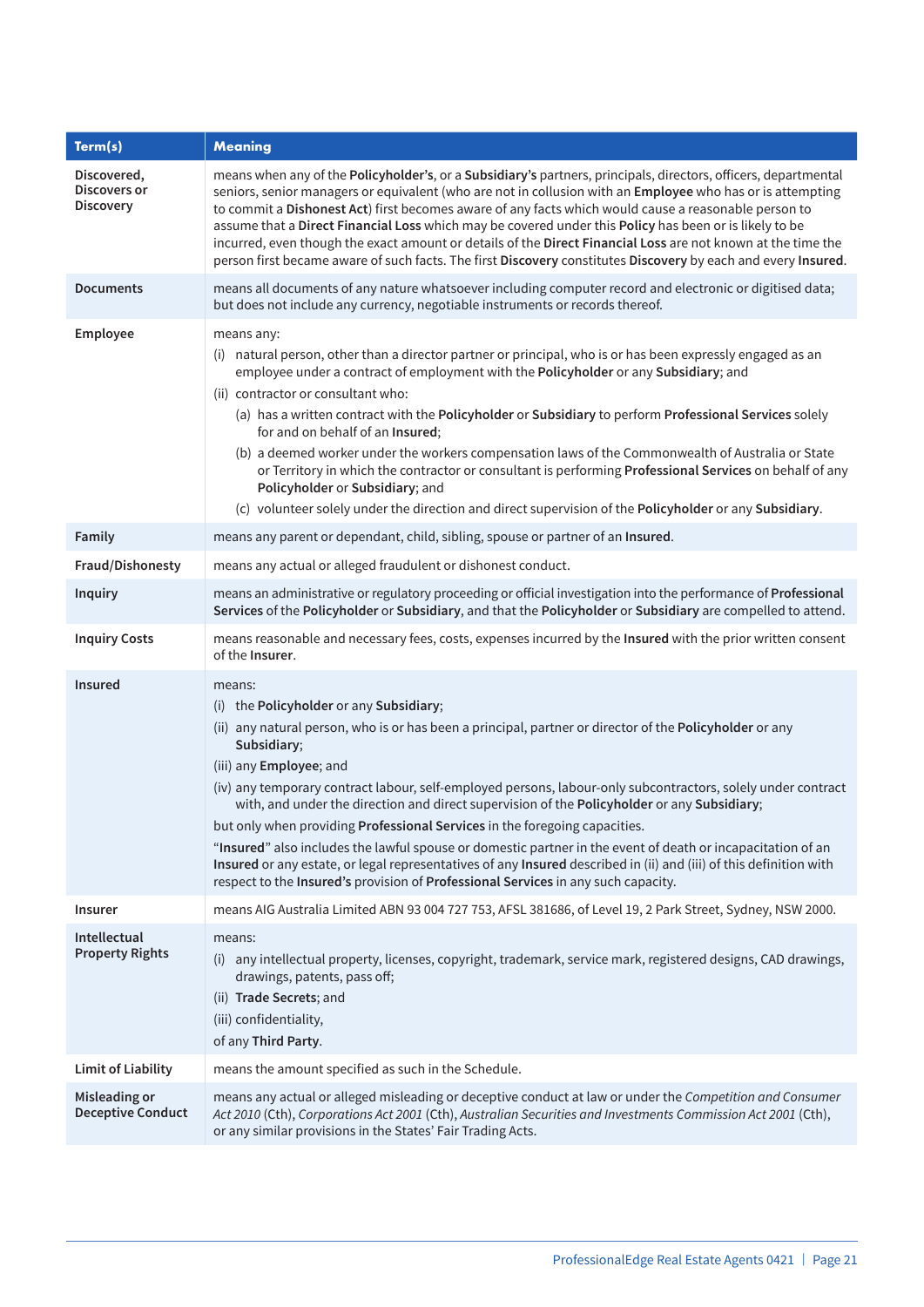| Term(s)                                       | <b>Meaning</b>                                                                                                                                                                                                                                                                                                                                                                                                                                                                                                                                                                                                  |
|-----------------------------------------------|-----------------------------------------------------------------------------------------------------------------------------------------------------------------------------------------------------------------------------------------------------------------------------------------------------------------------------------------------------------------------------------------------------------------------------------------------------------------------------------------------------------------------------------------------------------------------------------------------------------------|
| Money                                         | means any currency, coins, bank notes, bullion, cheques, travellers' cheques, money orders, postal orders,<br>precious metals, stamps, coupons or cryptocurrencies.                                                                                                                                                                                                                                                                                                                                                                                                                                             |
| Organisation                                  | means any parent company or other entity which is or has been at any time directly or indirectly owned,<br>controlled or managed by any Insured.                                                                                                                                                                                                                                                                                                                                                                                                                                                                |
| <b>Outside Service</b><br>Provider ('OSP')    | an entity which is not owned, operated or controlled by the Company that the Company has appointed to<br>provide specified services (including webhosting, payment processing and IT security data collection, data<br>processing, delegation of data processing, storage of data and/or deletion or destruction of data) which<br>would otherwise be provided internally whether based on an express contractual agreement, but only to the<br>extent of the provision of such services.                                                                                                                       |
| <b>Policy</b>                                 | means this document the Policy Schedule and any endorsement or notice we give you in writing.                                                                                                                                                                                                                                                                                                                                                                                                                                                                                                                   |
| <b>Policy Period</b>                          | means the period of time specified in the Schedule unless the Policy is cancelled in which event the Policy<br>Period will end on the effective date of the cancellation.                                                                                                                                                                                                                                                                                                                                                                                                                                       |
| Policyholder                                  | means the entity or natural person specified as such in the Schedule.                                                                                                                                                                                                                                                                                                                                                                                                                                                                                                                                           |
| <b>Pollutants</b>                             | means, but is not limited to, any solid, liquid, biological, radiological, gaseous or thermal irritant or<br>contaminant whether occurring naturally or otherwise, including asbestos, smoke, vapour, soot, fibres,<br>mould, spores, fungus, germs, fumes, acids, alkalis, nuclear or radioactive material of any sort, chemicals or<br>waste. "Waste" includes, but is not limited to, material to be recycled, reconditioned or reclaimed.                                                                                                                                                                   |
| Premium                                       | means the amount specified as such in the Schedule and any premium adjustment reflected in an<br>Endorsement to this Policy.                                                                                                                                                                                                                                                                                                                                                                                                                                                                                    |
| Professional<br><b>Services</b>               | means the professional services that the Insured is licensed to provide (whether acting under an agency<br>agreement with either a vendor or purchaser) under the laws and regulations of the Commonwealth of<br>Australia or of an Australian State or Territory, in the following capacities:<br>(i) real estate agent;<br>(ii) property manager;<br>(iii) body corporate or strata managing agent;<br>(iv) community managing agent;<br>(v) land and livestock auctioneer; or<br>(vi) stock and station agent.                                                                                               |
| Proportionate<br><b>Liability Legislation</b> | means the following legislation, as amended from time to time: Civil Liability Act 2002 (NSW) Pt 4, Wrongs Act<br>1958 (Vic) Pt IVAA, Civil Liability Act 2002 (WA) Pt 1F, Civil Liability Act 2003 (Qld) Pt 2, Civil Law (Wrongs) Act 2002<br>(ACT) Ch 7A, Proportionate Liability Act 2005 (NT), Civil Liability Act 2002 (Tas) Part 9A, Law Reform (Contributory<br>Negligence and Apportionment of Liability) Act 2001 (SA) Pt 3, Competition and Consumer Act 2010 (Cth),<br>Development Act 1993 (SA) s72, Building Act 2004 (ACT) s141 and Building Act 2000 (Tas) s252, and any similar<br>legislation. |
| Retention                                     | means the amount specified as such in the Schedule.                                                                                                                                                                                                                                                                                                                                                                                                                                                                                                                                                             |
| <b>Retroactive Date</b>                       | means the date specified as such in the Schedule.                                                                                                                                                                                                                                                                                                                                                                                                                                                                                                                                                               |
| <b>Run-Off Event</b>                          | means where the Policyholder:<br>(i) ceases to exist, operate or provide Professional Services; or<br>(ii) consolidates with, merges into, or sells more than fifty percent (50%) of its assets or equity to, any other<br>person or group of persons acting in concert.                                                                                                                                                                                                                                                                                                                                        |
| <b>Securities</b>                             | means any negotiable or non-negotiable instruments or contracts representing Money or other property<br>including but not limited to shares, preference shares, stocks, debentures, warrants, options, bonds,<br>promissory notes or other equity or debt security.                                                                                                                                                                                                                                                                                                                                             |
| <b>Senior Lawyer</b>                          | means a senior lawyer to be mutually agreed upon by the Insurer and relevant Insured, or in the absence<br>of agreement, to be appointed by the nominee of the law society (or similar organisation) selected by the<br>Insurer.                                                                                                                                                                                                                                                                                                                                                                                |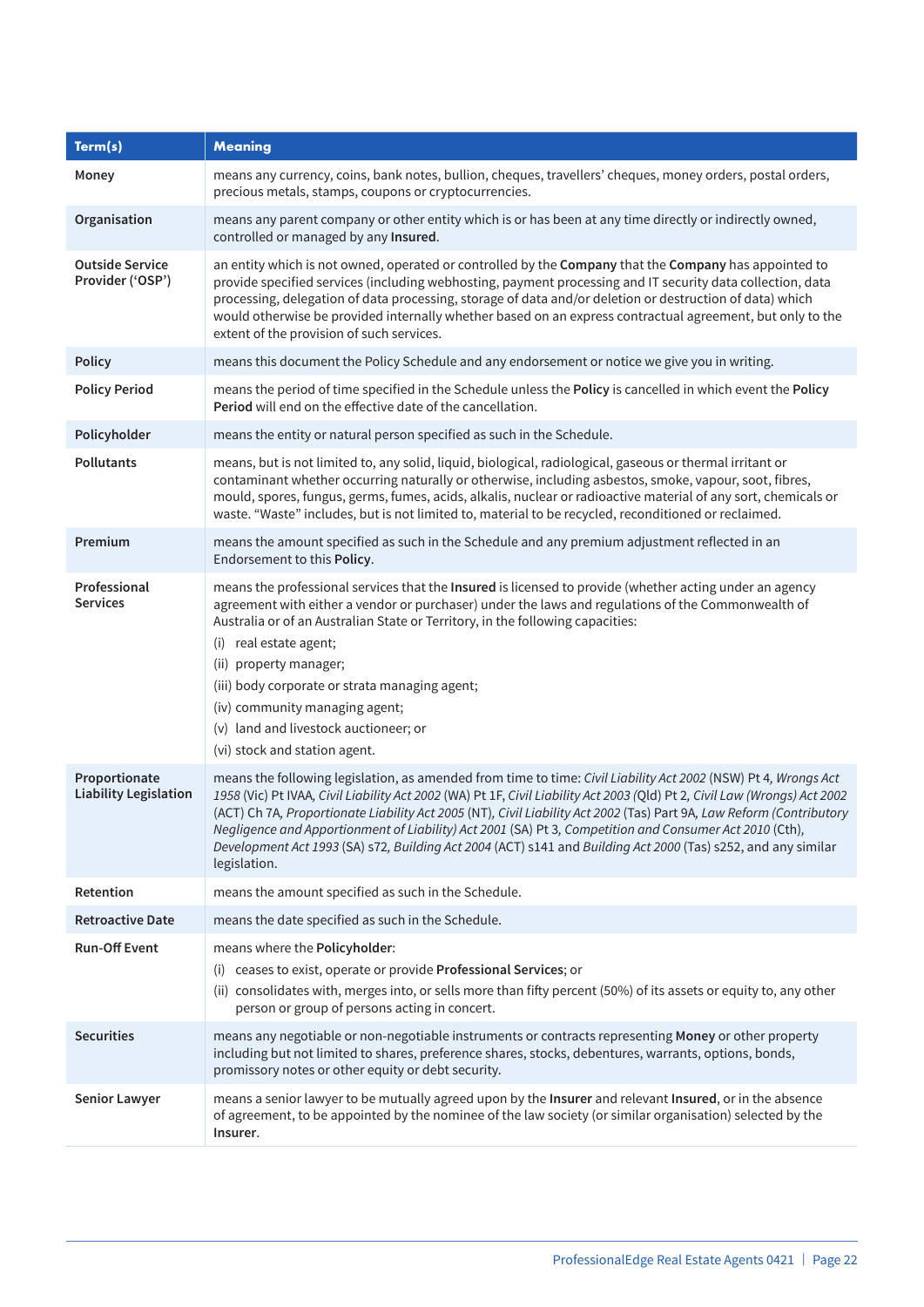| Term(s)             | <b>Meaning</b>                                                                                                                                                                                                                                                                                                           |
|---------------------|--------------------------------------------------------------------------------------------------------------------------------------------------------------------------------------------------------------------------------------------------------------------------------------------------------------------------|
| Subsidiary          | means companies in which the <b>Policyholder</b> either directly, or indirectly through one or more of its<br>Subsidiaries, currently or previously;                                                                                                                                                                     |
|                     | controls the composition of the board of directors;<br>(i)                                                                                                                                                                                                                                                               |
|                     | (ii) controls more than half of the voting power; or                                                                                                                                                                                                                                                                     |
|                     | (iii) holds more than half of the issued share capital.                                                                                                                                                                                                                                                                  |
|                     | For any Subsidiary or any Insured thereof, cover under this Policy shall only apply to a Claim or loss insured<br>by this Policy arising from the performance of Professional Services by such entity or company while it is a<br>Subsidiary of the Policyholder.                                                        |
| <b>Third Party</b>  | means any entity or natural person; provided, however, Third Party does not mean any:<br>Insured; or<br>(i)<br>(ii) other entity or natural person having a direct or indirect financial interest or executive role in the<br>operation of the Policyholder or any Subsidiary.                                           |
| <b>Trade Secret</b> | means information that derives independent economic value, actual or potential, from not being generally<br>known and not being readily ascertainable through proper means by other persons.                                                                                                                             |
| <b>Trust</b>        | means any entity or trustee or former trustee of a trust which is or has been at any time directly or indirectly<br>owned, controlled or managed by any:<br>(a) Insured;<br>(b) <b>Family</b> ; or<br>(c) Organisation,<br>or of a trust where an <b>Insured</b> or any <b>Family</b> is a beneficiary or the appointor. |